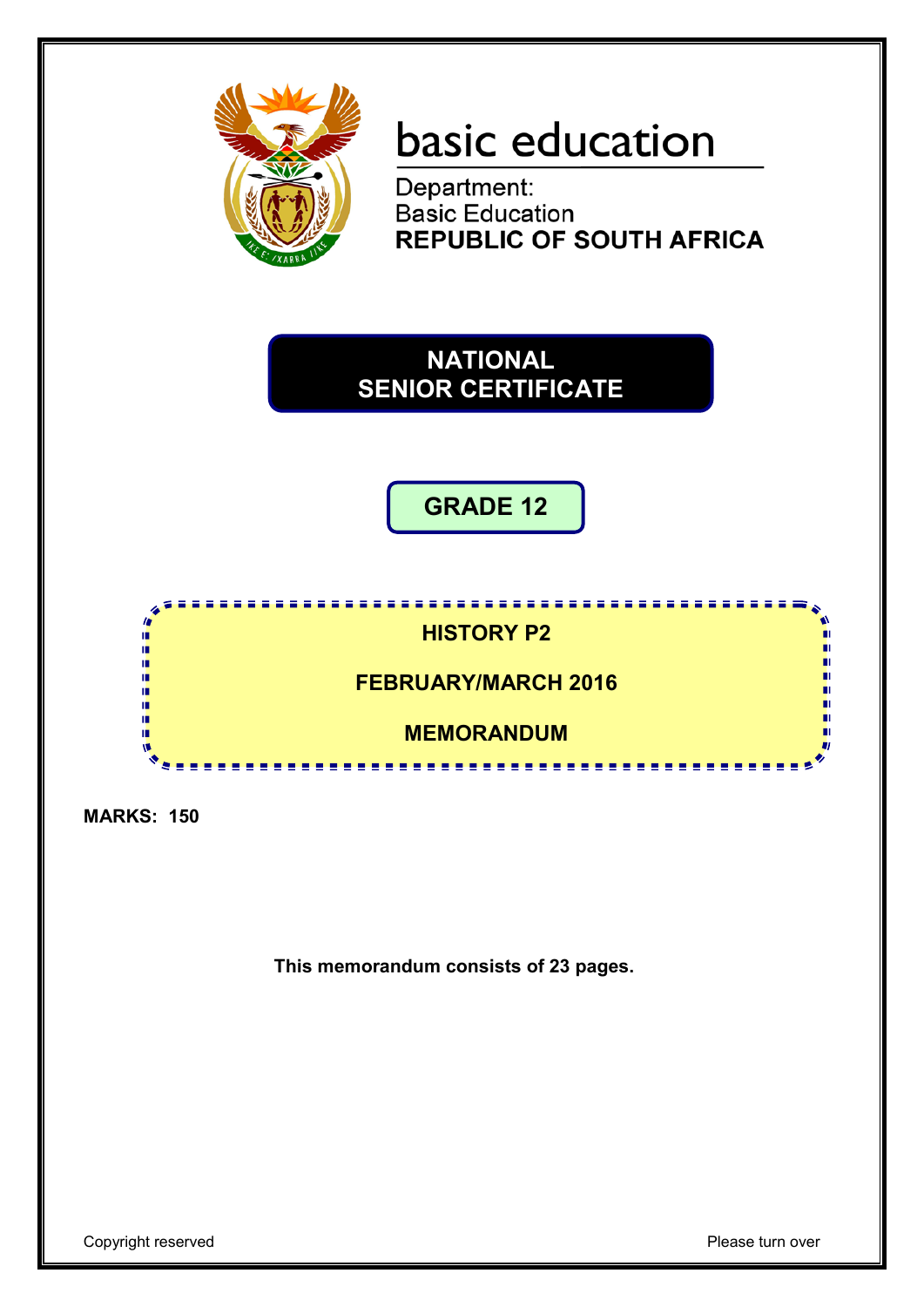#### **1. SOURCE-BASED QUESTIONS**

#### **1.1 The following cognitive levels were used to develop source-based questions:**

| Cognitive<br><b>Levels</b> | <b>Historical skills</b>                                                                                                                                                                                                                                                                          |             |
|----------------------------|---------------------------------------------------------------------------------------------------------------------------------------------------------------------------------------------------------------------------------------------------------------------------------------------------|-------------|
| <b>LEVEL 1</b>             | • Extract evidence from sources<br>Selection and organisation of relevant<br>$\bullet$<br>information from sources<br>Define historical concepts/terms<br>$\bullet$                                                                                                                               | 30%<br>(15) |
| <b>LEVEL 2</b>             | Interpretation of evidence from sources<br>$\bullet$<br>Explain information gathered from sources<br>$\bullet$<br>Analyse evidence from sources<br>$\bullet$                                                                                                                                      | 40%<br>(20) |
| <b>LEVEL 3</b>             | Interpret and evaluate evidence from sources<br>$\bullet$<br>Engage with sources to determine its<br>$\bullet$<br>usefulness, reliability, bias and limitations<br>Compare and contrast interpretations and<br>$\bullet$<br>perspectives presented in sources and draw<br>independent conclusions | 30%<br>(15) |

#### **1.2 The information below indicates how source-based questions are assessed:**

- In the marking of source-based questions, credit needs to be given to any other valid and relevant viewpoints, arguments, evidence or examples.
- In the allocation of marks, emphasis should be placed on how the requirements of the question have been addressed.
- In the marking quideline, the requirements of the question (skills that need to be addressed) as well as the level of the question are indicated in italics.

#### **1.3 Assessment procedures for source-based questions**

- Use a tick  $(\checkmark)$  for each correct answer.
- Pay attention to the mark scheme e.g.  $(2 \times 2)$  which translates to two reasons and is given two marks each ( $\checkmark \checkmark \checkmark$ ); (1 x 2) which translates to one reason and is given two marks  $(\checkmark)$ .
- If a question carries 4 marks then indicate by placing 4 ticks  $(\sqrt{\sqrt{}})$ .

#### **Paragraph question**

Paragraphs are to be assessed globally (holistically). Both the content and structure of the paragraph must be taken into account when awarding a mark. The following steps must be used when assessing a response to a paragraph question:

- Read the paragraph and place a bullet  $(\bullet)$  at each point within the text where the candidate has used relevant evidence to address the question.
- Re-read the paragraph to evaluate the extent to which the candidate has been able to use relevant evidence to write a paragraph.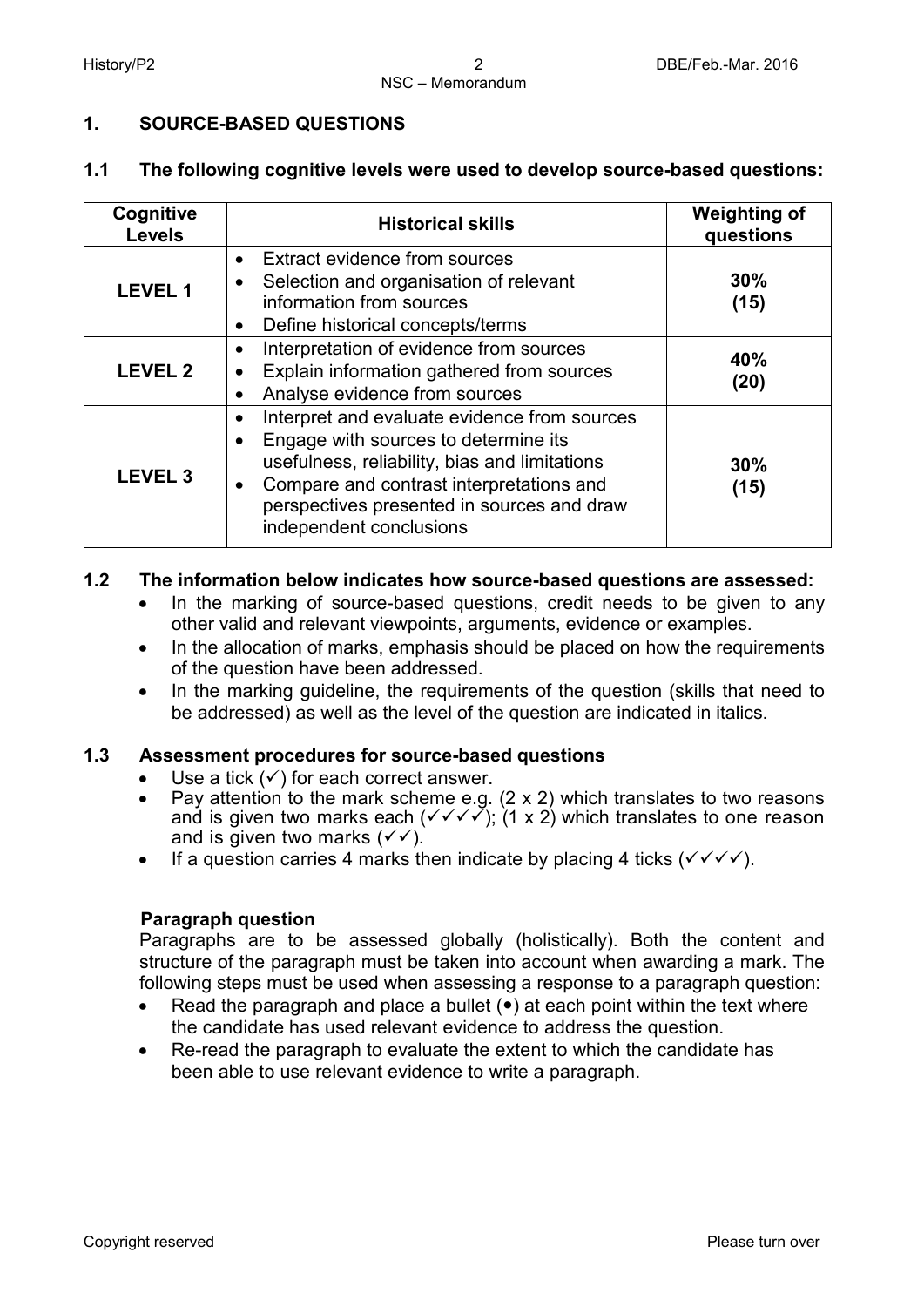• At the end of the paragraph indicate the ticks  $(\checkmark)$  that the candidate were awarded for the paragraph as well as the level (1, 2 or 3), as indicated in the holistic rubric and a brief comment, e.g.



• Used mostly relevant evidence to write a basic paragraph.

Count all the ticks for the source-based question and then write the mark in the bottom right-hand margin, e.g.  $\frac{32}{ }$  $\sim$  50

• Ensure that the total mark is transferred accurately to the front/back cover of the answer script.

#### **2. ESSAY QUESTIONS**

#### **2.1 The essay questions require candidates to:**

Be able to structure their argument in a logical and coherent manner. They need to select, organise and connect the relevant information so that they are able to present a reasonable sequence of facts or an effective argument to answer the question posed. It is essential that an essay has an introduction, a coherent and balanced body of evidence and a conclusion.

#### **2.2 Marking of essay questions**

- Markers must be aware that the content of the answer will be guided by the textbooks in use at the particular centre.
- Candidates may have any other relevant introduction and/or conclusion than those included in a specific essay marking guideline for a specific essay.
- When assessing open-ended source-based questions, learners should be credited for any other relevant answers.

#### **2.3 Global assessment of the essay**

The essay will be assessed holistically (globally). This approach requires the teacher to score the overall product as a whole, without scoring the component parts separately. This approach encourages the learner to offer an individual opinion by using selected factual evidence to support an argument. The learner will not be required to simply regurgitate 'facts' in order to achieve a high mark. This approach discourages learners from preparing 'model' answers and reproducing them without taking into account the specific requirements of the question. Holistic marking of the essay credits learners' opinions supported by evidence. Holistic assessment, unlike content-based marking, does not penalise language inadequacies as the emphasis is on the following:

- The construction of argument
- The appropriate selection of factual evidence to support such argument
- The learner's interpretation of the question.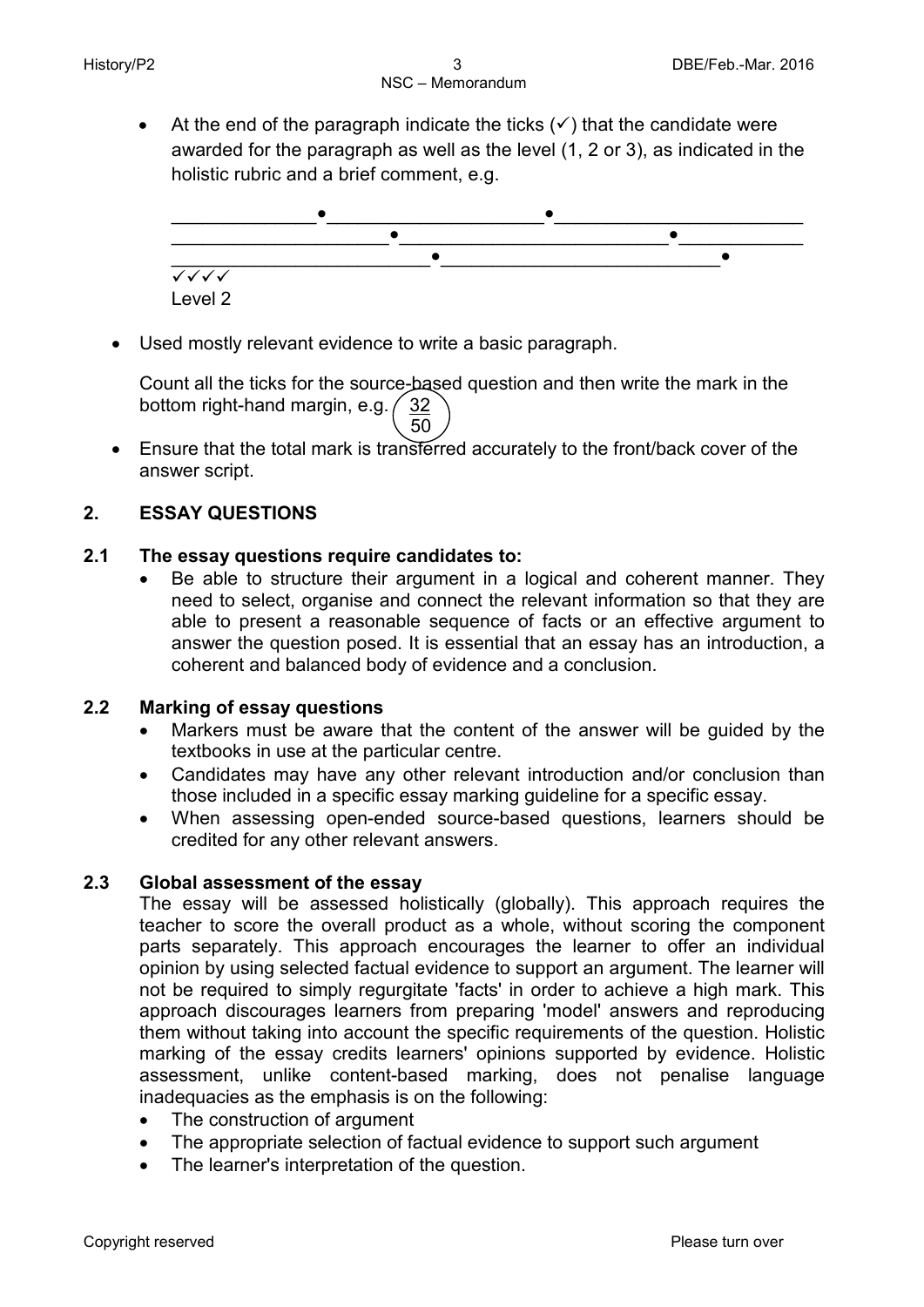- **2.4 Assessment procedures of the essay**
	- 2.4.1 Keep the synopsis in mind when assessing the essay.
	- 2.4.2 During the first reading of the essay ticks need to be awarded for a relevant introduction (indicated by a bullet in the marking guideline/memorandum), each of the main points/aspects that is properly contextualized (also indicated by bullets in the marking guideline/memorandum) and a relevant conclusion (indicated by a bullet in the marking guideline/memorandum) e.g. in an answer where there are 5 main points there will be 7 ticks.
	- 2.4.3 The following additional symbols can also be used:
		- Introduction, main aspects and conclusion not properly contextualised



#### **2.5 The matrix**

2.5.1 Use of the matrix in the marking of essays

In the marking of essays, the criteria as provided in the matrix should be used. When assessing the essay note both the content and presentation. At the point of intersection of the content and presentation based on the seven competency levels, a mark should be awarded.

(a) The first reading of the essay will be to determine to what extent the main aspects have been covered and to allocate the **content level** (on the matrix).

| 4 |  |
|---|--|
|   |  |

(b) The second reading of the essay will relate to the level (on the matrix) of **presentation**.

| . EV!<br>FI 4 |  |
|---------------|--|
| ان ا∹         |  |

(c) Allocate an overall mark with the use of the matrix.

| <u>д</u> |  |
|----------|--|
| - 1      |  |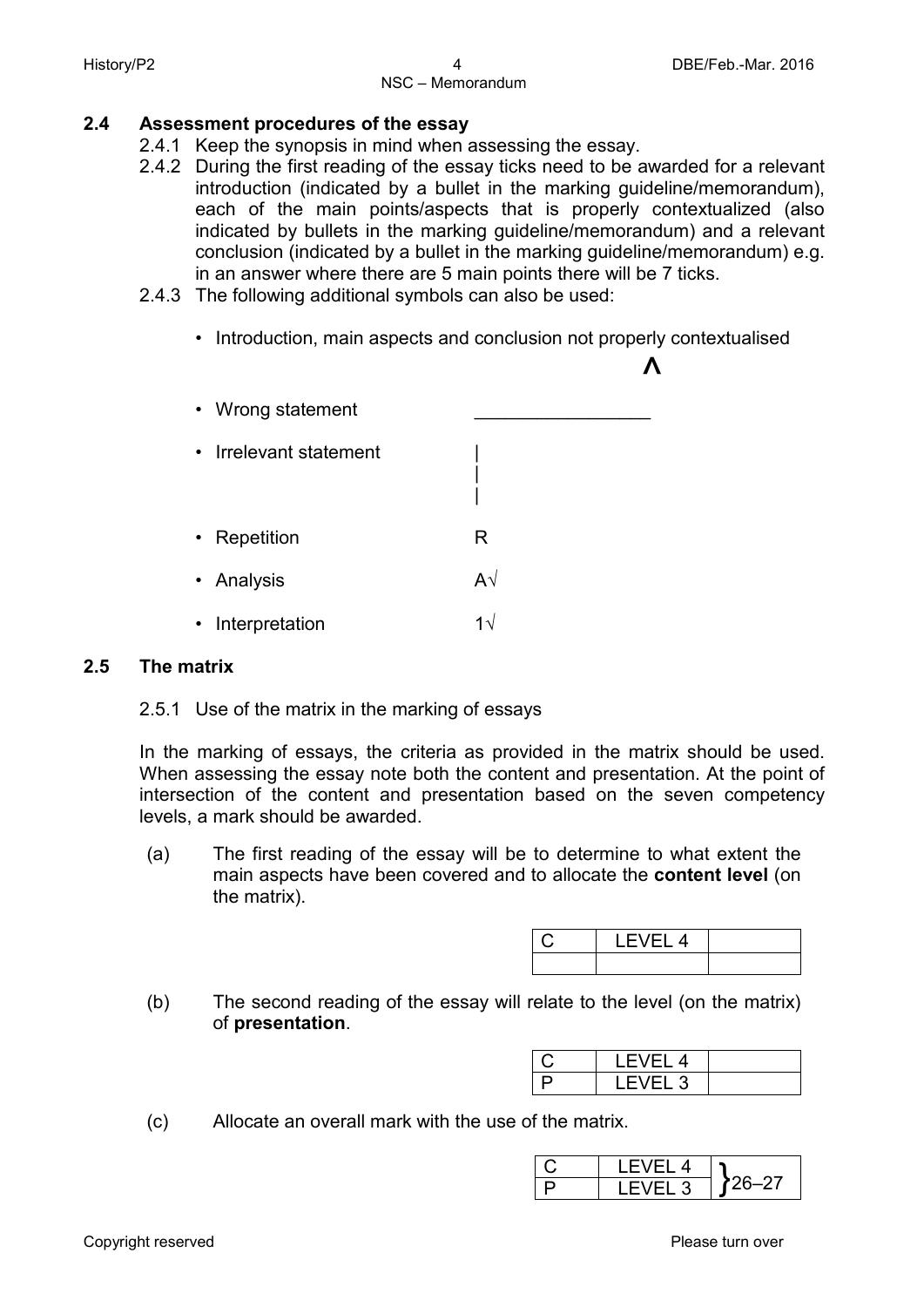#### **MARKING MATRIX FOR ESSAY: TOTAL: 50**

|                                                                                                                                                                                            | <b>LEVEL 7</b>                                                                                                                                                                                                                                                                                                                                                          | LEVEL 6                                                                                                                                                                                                                                                      | LEVEL 5                                                                                                                                                                 | <b>LEVEL 4</b>                                                                                                                                                       | LEVEL <sub>3</sub>                                                                                                                                                              | LEVEL <sub>2</sub>                                                                                                                                                 | LEVEL 1*                                              |
|--------------------------------------------------------------------------------------------------------------------------------------------------------------------------------------------|-------------------------------------------------------------------------------------------------------------------------------------------------------------------------------------------------------------------------------------------------------------------------------------------------------------------------------------------------------------------------|--------------------------------------------------------------------------------------------------------------------------------------------------------------------------------------------------------------------------------------------------------------|-------------------------------------------------------------------------------------------------------------------------------------------------------------------------|----------------------------------------------------------------------------------------------------------------------------------------------------------------------|---------------------------------------------------------------------------------------------------------------------------------------------------------------------------------|--------------------------------------------------------------------------------------------------------------------------------------------------------------------|-------------------------------------------------------|
| <b>PRESENTATION</b><br><b>CONTENT</b>                                                                                                                                                      | Very well<br>planned and<br>structured essay.<br>Good synthesis<br>of information.<br>Developed an<br>original, well<br>balanced and<br>independent line<br>of argument with<br>the use of<br>evidence and<br>sustained and<br>defended the<br>argument<br>throughout.<br>Independent<br>conclusion is<br>drawn from<br>evidence to<br>support the line<br>of argument. | Very well<br>planned and<br>structured essay.<br>Developed a<br>relevant line of<br>argument.<br>Evidence used to<br>defend the<br>argument.<br>Attempts to draw<br>an independent<br>conclusion from<br>the evidence to<br>support the line<br>of argument. | Well planned and<br>structured essay.<br>Attempts to<br>develop a clear<br>argument.<br>Conclusion<br>drawn from the<br>evidence to<br>support the line<br>of argument. | Planned and<br>constructed an<br>argument.<br>Evidence used to<br>some extent to<br>support the line<br>of argument.<br>Conclusions<br>reached based<br>on evidence. | Shows some<br>evidence of a<br>planned and<br>constructed<br>argument.<br>Attempts to<br>sustain a line of<br>argument.<br>Conclusions not<br>clearly supported<br>by evidence. | Attempts to<br>structure an<br>answer.<br>Largely<br>descriptive or<br>some attempt at<br>developing a line<br>of argument. No<br>attempt to draw a<br>conclusion. | Little or no<br>attempt to<br>structure the<br>essay. |
| <b>LEVEL 7</b><br>Question has been<br>fully answered.<br>Content selection<br>fully relevant to line<br>of argument.                                                                      | $47 - 50$                                                                                                                                                                                                                                                                                                                                                               | $43 - 46$                                                                                                                                                                                                                                                    |                                                                                                                                                                         |                                                                                                                                                                      |                                                                                                                                                                                 |                                                                                                                                                                    |                                                       |
| <b>LEVEL 6</b><br>Question has been<br>answered.<br>Content selection<br>relevant to a line of<br>argument.                                                                                | $43 - 46$                                                                                                                                                                                                                                                                                                                                                               | $40 - 42$                                                                                                                                                                                                                                                    | $38 - 39$                                                                                                                                                               |                                                                                                                                                                      |                                                                                                                                                                                 |                                                                                                                                                                    |                                                       |
| LEVEL 5<br>Question answered<br>to a great extent.<br>Content adequately<br>covered and<br>relevant.                                                                                       | $38 - 39$                                                                                                                                                                                                                                                                                                                                                               | $36 - 37$                                                                                                                                                                                                                                                    | $34 - 35$                                                                                                                                                               | $30 - 33$                                                                                                                                                            | $28 - 29$                                                                                                                                                                       |                                                                                                                                                                    |                                                       |
| <b>LEVEL 4</b><br>Question<br>recognisable in<br>answer.<br>Some omissions or<br>irrelevant content<br>selection.                                                                          |                                                                                                                                                                                                                                                                                                                                                                         |                                                                                                                                                                                                                                                              | $30 - 33$                                                                                                                                                               | $28 - 29$                                                                                                                                                            | $26 - 27$                                                                                                                                                                       |                                                                                                                                                                    |                                                       |
| LEVEL <sub>3</sub><br>Content selection<br>does not relate to<br>the question, but<br>does not answer it,<br>or does not always<br>relate to the<br>question.<br>Omissions in<br>coverage. |                                                                                                                                                                                                                                                                                                                                                                         |                                                                                                                                                                                                                                                              |                                                                                                                                                                         | $26 - 27$                                                                                                                                                            | $24 - 25$                                                                                                                                                                       | $20 - 23$                                                                                                                                                          |                                                       |
| <b>LEVEL 2</b><br>Question<br>inadequately<br>addressed. Sparse<br>content.                                                                                                                |                                                                                                                                                                                                                                                                                                                                                                         |                                                                                                                                                                                                                                                              | $20 - 23$<br>$18 - 19$                                                                                                                                                  |                                                                                                                                                                      |                                                                                                                                                                                 | $14 - 17$                                                                                                                                                          |                                                       |
| LEVEL 1*<br>Question<br>inadequately<br>addressed or not at<br>all. Inadequate or<br>irrelevant content.                                                                                   |                                                                                                                                                                                                                                                                                                                                                                         |                                                                                                                                                                                                                                                              |                                                                                                                                                                         |                                                                                                                                                                      |                                                                                                                                                                                 | $14 - 17$                                                                                                                                                          | $0 - 13$                                              |

#### \* **Guidelines for allocating a mark for Level 1:**

• Question not addressed at all/totally irrelevant content; no attempt to structure the essay = 0

• Question includes basic and generally irrelevant information; no attempt to structure the essay = 1–6

• Question inadequately addressed and vague; little attempt to structure the essay = 7–13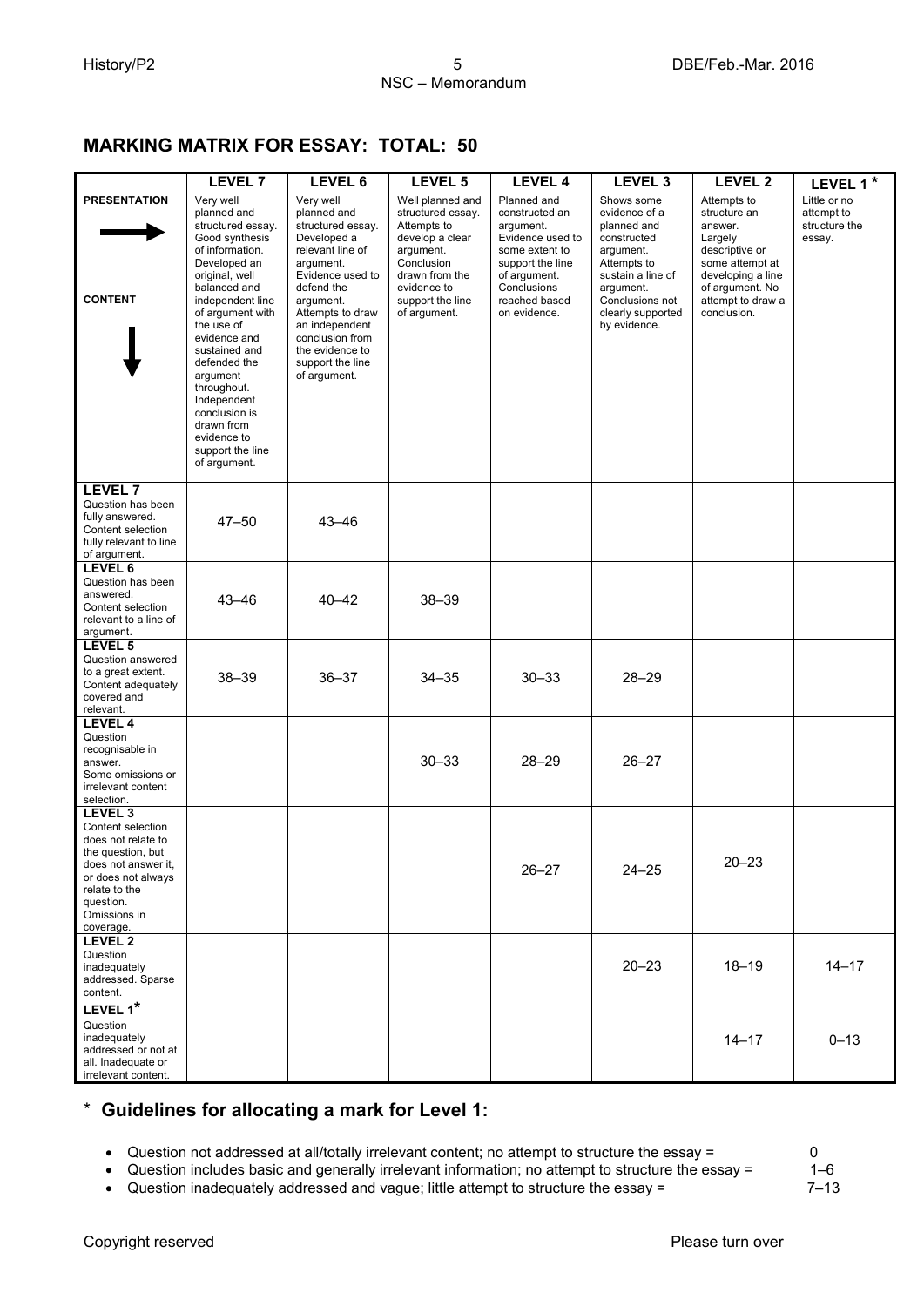## **SECTION A: SOURCE-BASED QUESTIONS**

#### **QUESTION 1: WHY DID THE BLACK CONSCIOUSNESS MOVEMENT DECIDE TO INTRODUCE COMMUNITY-BASED PROGRAMMES IN THE 1970s?**

### 1.1

- 1.1.1 *[Extraction of evidence from Source 1A – L1]*
	- SASO
	- SASM
	- NAYO
	-

### 1.1.2 *[Interpretation of evidence from Source 1A – L2]*

- Dr Ramphele was a BC activist and inspired people to follow the philosophy/teachings of BC
- Dr Ramphele was the resident doctor for the Zanempilo Clinic
- She played a role in making black South Africans aware of the philosophy/teachings of BC
- Any other relevant response (any 2 x 2) (4)

### 1.1.3 *[Interpretation of evidence from Source 1A – L2]*

- He played an active role in establishing the black community programmes
- He played a role in establishing other Black Consciousness organisations
- Through the philosophy of BC he inspired the youth to challenge the apartheid government
- Any other relevant response (any 2 x 2) (4)

### 1.2

### 1.2.1 *[Extraction of evidence from Source 1B – L1]*

- To encourage the youth to become independent
- To instil dignity
- To uplift the community through various projects
- To ensure black South Africans assist each other (2 x 1) (2)

### 1.2.2 *[Interpretation of evidence from Source 1B – L2]*

- Zanempilo was also used as a place where the community could meet to discuss issues that affected them
- Zanempilo was also used as a venue for various celebratory events
- It became a meeting point and a training ground for political activists
- Any other relevant response (any 2 x 2) (4)

### 1.2.3 *[Extraction of evidence from Source 1B – L1]*

• BC organisations were banned in 1977 (1 x 2) (2)

• BPC  $(any 3 x 1) (3)$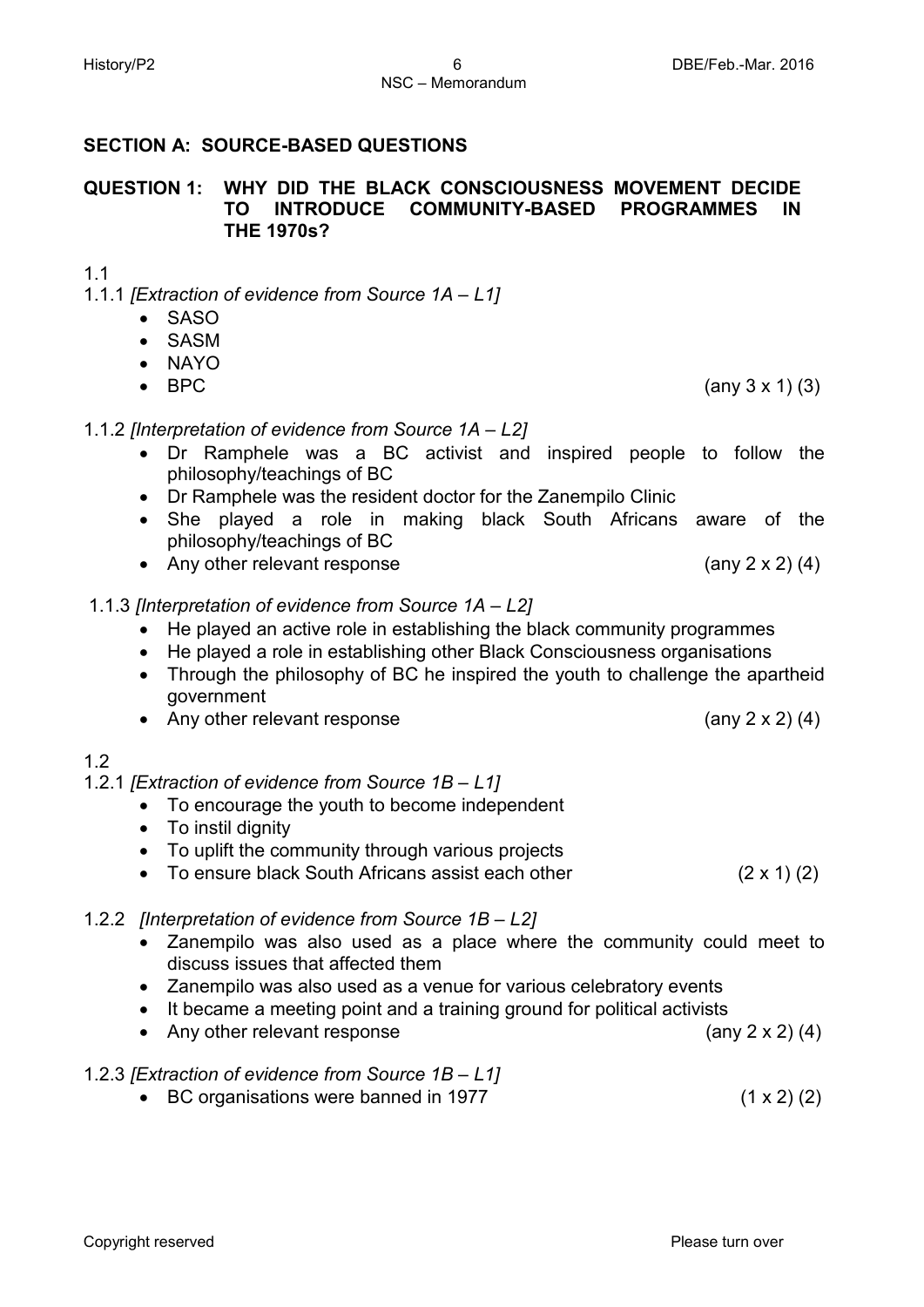- 1.2.4 *[Extraction of evidence from Source 1B – L1]*
	- Empowering women
	- Encouraging them to establish vegetable gardens (self-reliance)
	- Economic initiatives (  $3 \times 1$  (3)

#### 1.3 *[Comparison of evidence from Sources 1A and 1B – L3]*

- Source 1A indicates that Biko wanted to launch projects such as Black Community Programmes while Source 1B confirms that the Zanempilo Health Clinic was established as a community project for the community
- Source 1A indicates that Biko's ideas would later become the theory for the philosophy of BC while Source 1B indicates his ideas which were translated into the aims of BC had encouraged black South Africans to become independent
- Source 1A refers to Zanempilo Clinic that was a BC inspired project outside King William's Town while Source 1B confirms that the Zanempilo Clinic provided primary healthcare to the community outside King William's Town
- Any other relevant comparison (any 2 x 2) (4)
- 1.4.
- 1.4.1 *[Extract evidence from Source 1C – L1]*
	- Zanempilo Clinic  $(1 \times 1)$  (1)

#### 1.4.2 *[Interpretation of evidence from Source 1C – L2]*

- Zanempilo was used as a meeting venue
- Zanempilo was used as a training facility for political activists
- Any other relevant response (2 x 2) (4)

#### 1.5

- 1.5.1 *[Extraction of evidence from Source 1D – L1]*
	- To encourage black South Africans to stand in solidarity
	- To encourage black South Africans to become self-reliant
	- To free black South Africans from white racism
	- To free black South Africans from colonialism
	- To free black South Africans from capitalism (any 3 x 1) (3)

#### 1.5.2 *[Interpretation of evidence from Source 1D – L2]*

- The apartheid government's police force often harassed black South Africans
- The apartheid government's police force often intimidated black South Africans The apartheid government imposed banning orders on black South Africans
- Any other relevant response (any 2 x 2) (4)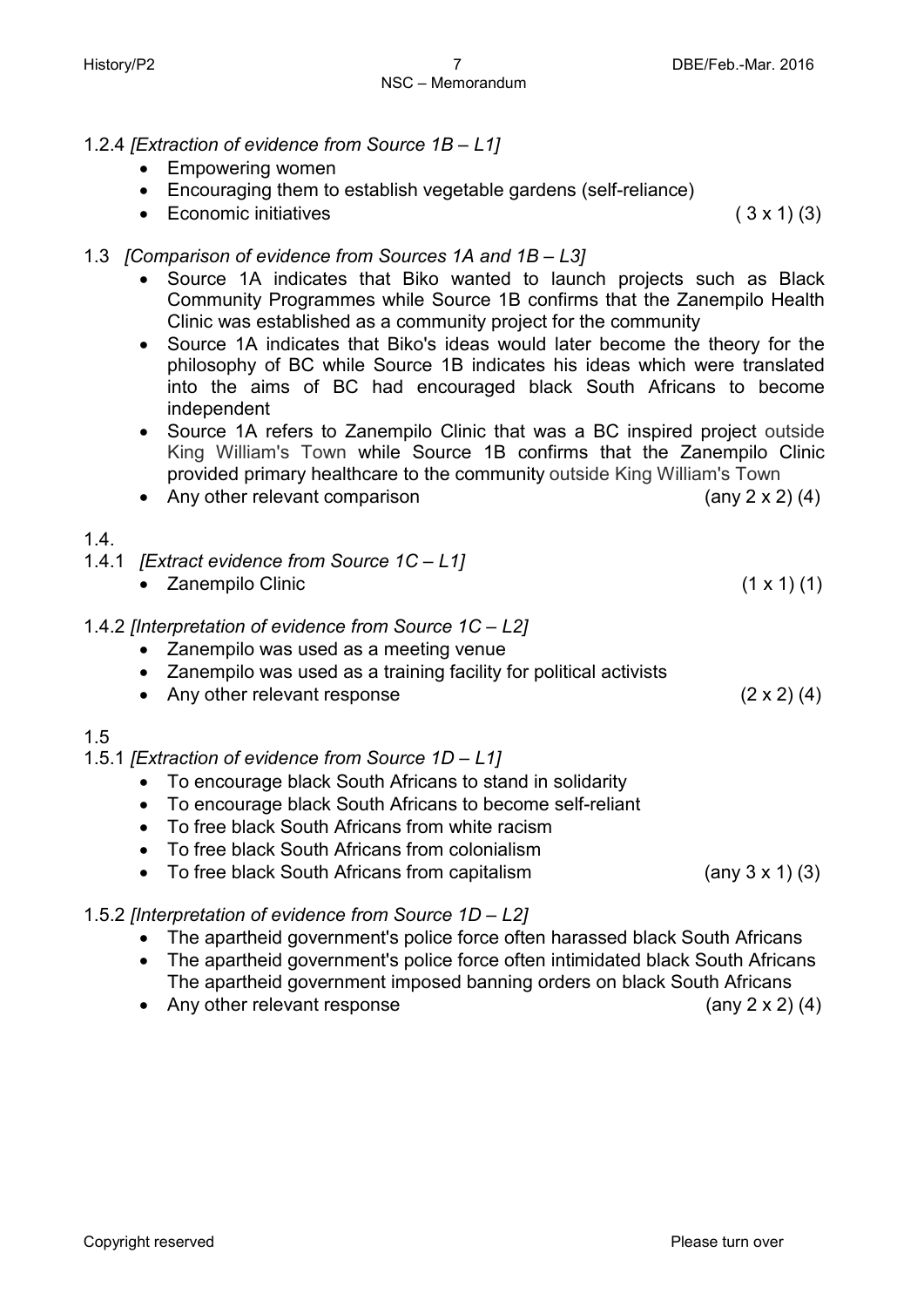1.5.3 *[Evaluating the usefulness of evidence from Source 1D – L3]*

- The source mentions the reluctance of black South Africans to become involved in community development programmes
- The source mentions it was not easy to eradicate psychological inferiority
- The source provides reasons on how the oppressor divided the oppressed
- The source highlights the difficulties of police harassment, intimidation and banning orders
- The source mentions the fear of being sent to Robben Island
- Any other relevant response (any 2 x 2) (4)

1.6 *[Interpretation, evaluation and synthesis from relevant sources – L3]*

Candidates could include the following aspects in their response:

- The philosophy of black Consciousness encouraged black pride and selfconfidence (own knowledge)
- The role that the BCM played in establishing community based programmes (Source 1A)
- Community programmes were used to uplift the communities (Source 1B)
- The community programmes were introduced by black South Africans to uplift impoverished Black South Africans (Source 1B)
- The community programmes were an extension of the philosophy of black Consciousness which filtered into communities (Source 1B)
- Community programmes were used to unite people and teach them how to challenge the apartheid government (own knowledge)
- The Zanempilo Clinic was an example of the community programme to uplift black South African communities (Sources 1B and 1C)
- The Zanempilo Clinic was used as a meeting place, training venue and venue for celebrations and for political schooling (Source 1B)
- The community programmes wanted to instil self-reliance in black South Africans (Source 1D)
- The community programmes wanted to rid black South Africans of white racism, capitalism and colonialism (own knowledge)
- Any other relevant response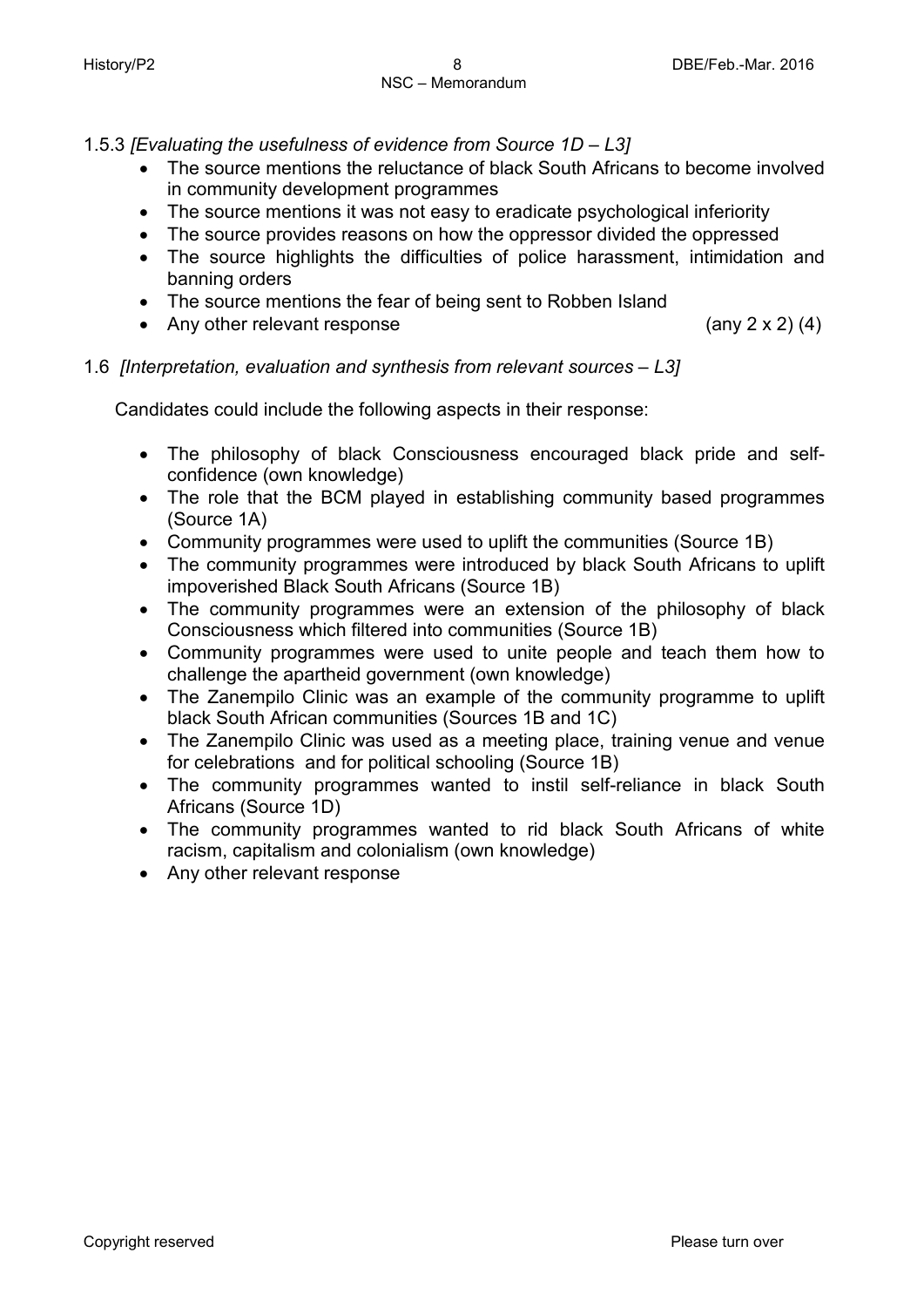#### **Use the following rubric to assess the paragraph:**

| LEVEL 1<br>community based programmes in the 1970s.<br>• Uses evidence partially or cannot write a paragraph on<br>the topic.<br>• Evidence is mostly relevant and relates to a great extent                                                                                                                    | <b>MARKS</b><br>$0 - 2$        |
|-----------------------------------------------------------------------------------------------------------------------------------------------------------------------------------------------------------------------------------------------------------------------------------------------------------------|--------------------------------|
| on the topic, e.g. shows some understanding of why<br>the Black Consciousness Movement decided to<br>introduce community based programmes in the<br><b>LEVEL 2</b><br>1970s.<br>• Use evidence in a very basic manner to write a<br>paragraph.                                                                  | <b>MARKS</b><br>$3 - 5$        |
| Uses relevant evidence that, e.g. demonstrates a<br>thorough understanding of why the<br>Black<br>Consciousness Movement decided to introduce<br>community based programmes in the 1970s.<br>LEVEL 3<br>• Uses evidence very effectively in an organised<br>paragraph that shows an understanding of the topic. | <b>MARKS</b><br>$6 - 8$<br>(8) |

**[50]**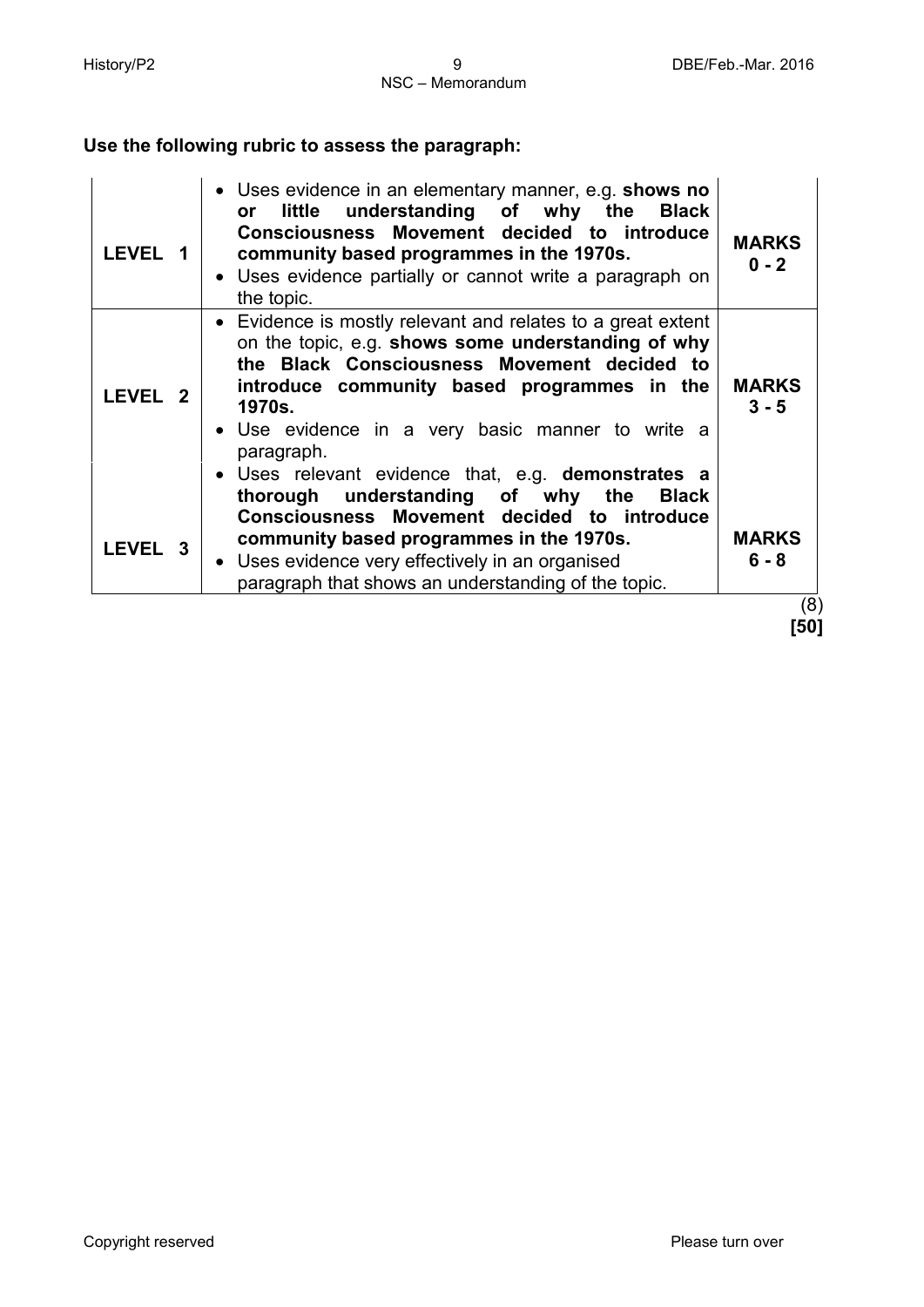#### **QUESTION 2: HOW DID THE TRUTH AND RECONCILIATION COMMISSION (TRC) DEAL WITH THE PROCESS OF REPARATIONS?**

#### 2.1

#### 2.1.1 *[Extraction of information from Source 2A – L1]*

- Government was to provide a multifaceted framework for reparations
- Reparations should not be confined to monetary compensation  $(2 \times 1)$  (2)

#### 2.1.2 *[Explanation of a historical concept from Source 2A – L1]*

- Compensation for the loss of human life and property
- Payment for damages that a person might have sustained
- Any other relevant response (1 x 2) (2)

#### 2.1.3 *[Extraction of information from Source 2A – L1]*

- A structure be developed in the President's office with a limited secretariat and fixed lifespan
- There should be a national day of remembrance  $(2 \times 1)$   $(2)$

#### 2.1.4 *[Interpretation and analysis of evidence from Source 2A – L2]*  **Candidates can indicate YES or NO and support their answer with evidence**

#### **YES**

- 21 March is now commemorated as Human Rights Day to honour all victims that experienced human rights violations in the past
- Dingane/Day of Vow has been replaced with the Day of National Reconciliation-16 December
- 16 June is commemorated as Youth Day to honour all youth who lost their lives in the fight for a democratic South Africa
- 9 August is commemorated as Women's Day to honour the role of women in the struggle for democracy
- Any other relevant response

#### **OR**

#### **NO**

• **Candidates need to support their response with relevant evidence**

(any 2 x 2) (4)

#### 2.2

2.2.1 *[Extraction of information from Source 2B – L1]*

- The media was interested in the reparations process of the TRC
- The victims accused the government of moving slowly on the process of the TRC
- Both the TRC and government accused each other for not carrying out their respective mandates
- Any other relevant response (1 x 2) (2)

#### 2.2.2 *[Extraction of information from Source 2B – L1]*

- They have been victimised by what happened to them in the past and had to watch perpetrators getting amnesty
	- Victims waited for two and a half years for a meagre payment of R3 500

 $(1 \times 1)$  (1)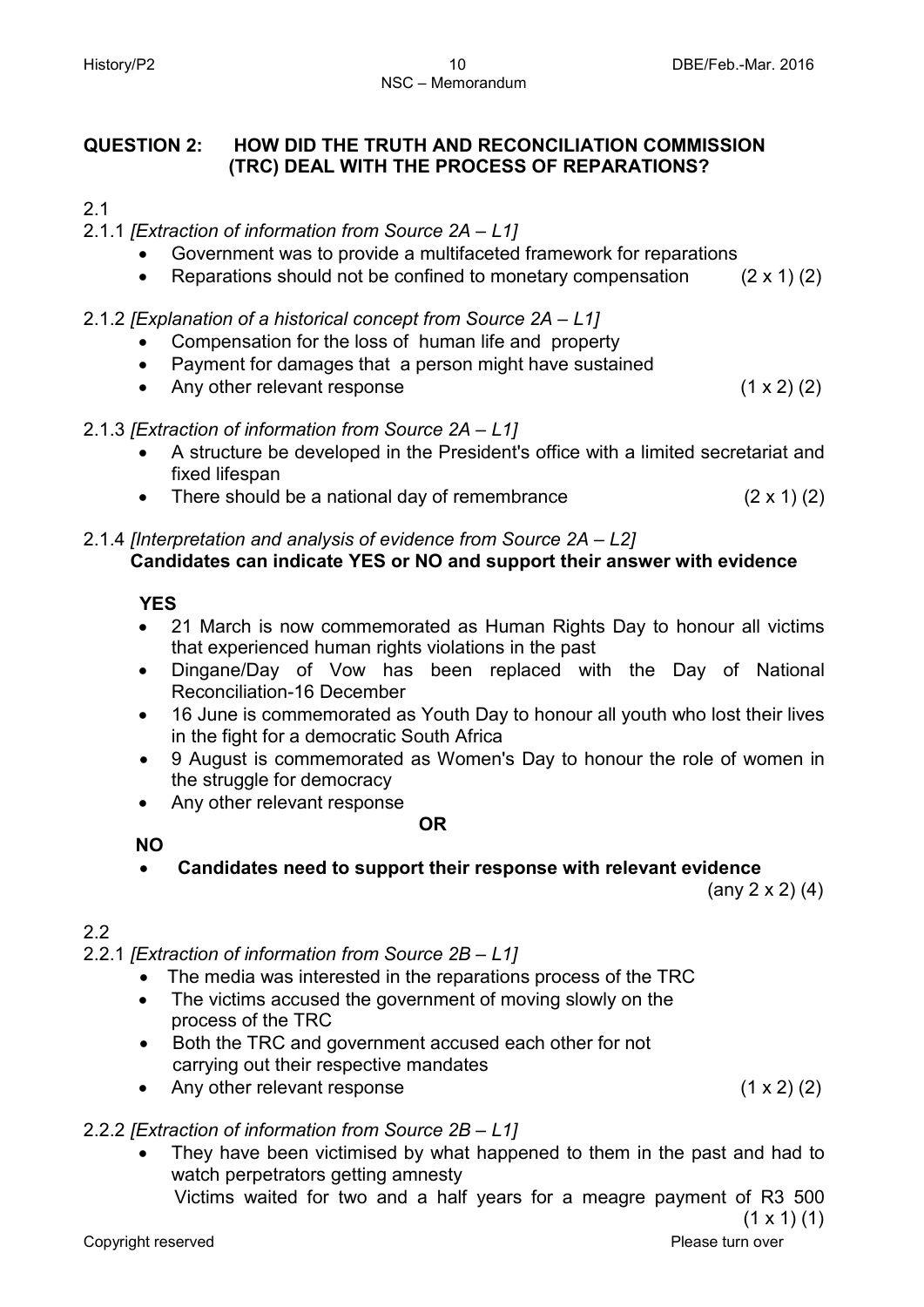- 2.2.3 *[Extraction of information from Source 2B – L1]*
	- United Nations Human Rights Committee
	- Inter-American Court of Human Rights
	- European Court of Human Rights (3 x 1) (3)

#### 2.2.4 *[Evaluating the usefulness of Source 2B – L3]*

- The article gives a new and holistic view about the challenges that the TRC faced
- It looked at all the important players regarding the process of reparation
- It provided an international perspective on the issues of reparation which might be useful to students and scholars
- The article was published within the period in which the government had to act on the recommendations of the TRC
- Information in the source can be corroborated/supported by other publications/authors/commentators
- Any other relevant response  $(2 \times 2)$  (4)

#### 2.3 *[Comparing perspectives in Sources 2A and 2B – L3]*

- Source 2A emphasises a holistic approach to the issue of reparations by the South African government while Source 2B gives views of political and social commentators whose main focus was monetary compensation for the victims
- Source 2A advocated a long term view on the process of reparations while Source 2B focuses on the urgent compensation of victims who suffered human rights violations
- Any other relevant response (2 x 2) (4)

#### 2.4

- 2.4.1 *[Interpretation of evidence from Source 2C – L2]* 
	- The South African government did not prioritise the rights of victims who experienced human rights violations
	- Government was not interested in the process of reparations
	- The TRC and government differed on how the process of reparations should unfold
	- The ANC was not interested in the process of reparation
	- Any other relevant response (2 x 2) (4)

### 2.4.2 *[Interpretation of evidence from Source 2C – L2]*

(a)

- The government showed an attitude of being uninterested/looking in the other direction
- Any other relevant response (1 x 2) (2)

(b)

- The victims felt neglected/ betrayed / forgotten by the government and are crying out for help
- Any other relevant response (1 x 2) (2)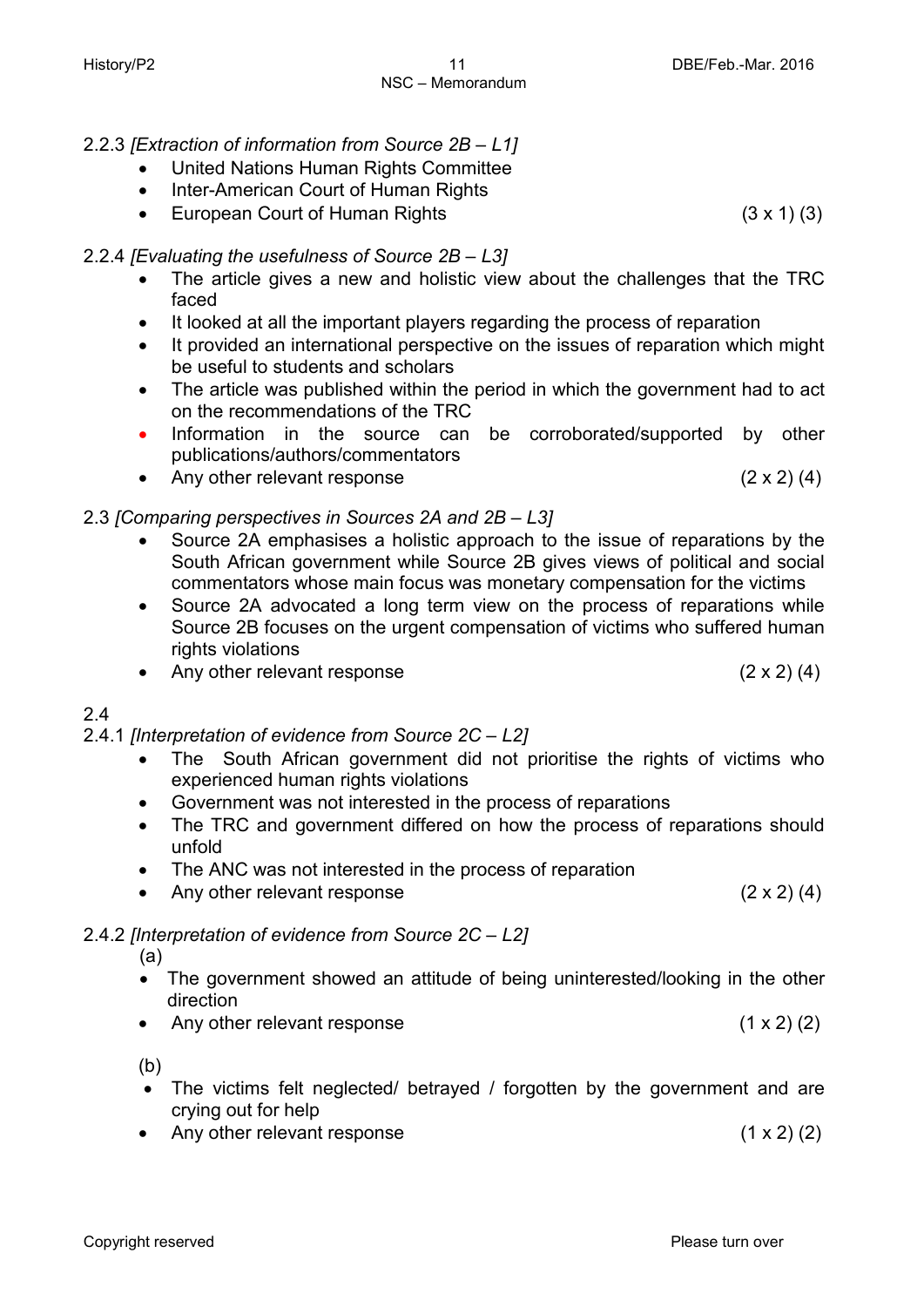- 2.5.1 *[Extraction of information from Source 2D – L1]*
	- Reparations for victims who were traumatised has been the TRC's single biggest failure  $(1 \times 2)$  (2)

#### 2.5.2 *[Interpretation of evidence from Source 2D – L2]*

- Sooka reacted furiously because she viewed this statement as an insult to people who suffered under apartheid
- The cabinet minister was insensitive to the plight of the victims who suffered from human rights violations
- Sooka thought that some people in government were against reparations for victims who suffered from gross human rights violations
- Any other relevant response (2 x 2) (4)
- 2.5.3 *[Explaining the differences between historical concepts using Source 2D and own knowledge – L2]*
	- Restorative justice focuses on healing and reconciliation while retributive justice emphasises punishment and vengeance
	- Restorative justice can foster unity and repentance (full disclosure) while retributive justice can lead to more divisions in a society and a defensive approach by the perpetrators (may hide incriminating information and thus no full disclosure)
	- Any other relevant response (2 x 2) (4)

#### 2.6 *[Interpretation, evaluation and synthesis from relevant sources – L3]*

Candidates could include the following aspects in their response:

- The recommendations of the TRC enabled the government to broadly look into the issue of reparations taking into consideration the constitutional mandate (Sources 2A and 2D)
- Victims and families did get monetary reparations but it was insufficient.
- The government carried out programmes/ projects on restoring human dignity and bringing about social cohesion (Source 2A)
- In most cases, victims of human rights violations were prioritised regarding housing allocation and construction of RDP houses (own knowledge)
- Symbolic reparations/exhumations and reburials of the remains of victims (own knowledge)
- Bursaries for children of the military veterans and victims of human rights violations (own knowledge)
- The TRC was powerless to force the government to carry out all of its recommendations (Source 2C). (For example a once- off wealth tax on corporations or to determine the exact amount to be paid to victims)
- Government neglected the human face of reparations (Source 2C)
- Victims had to wait for a considerable time to get monetary reparations (Source 2B)
- The government had not paid a considerable number of victims by 2003 (own knowledge)
- Monetary compensations for victims were insufficient (Source 2B)
- Some victims never received monetary compensation as promised by the TRC (Sources 2C and 2D)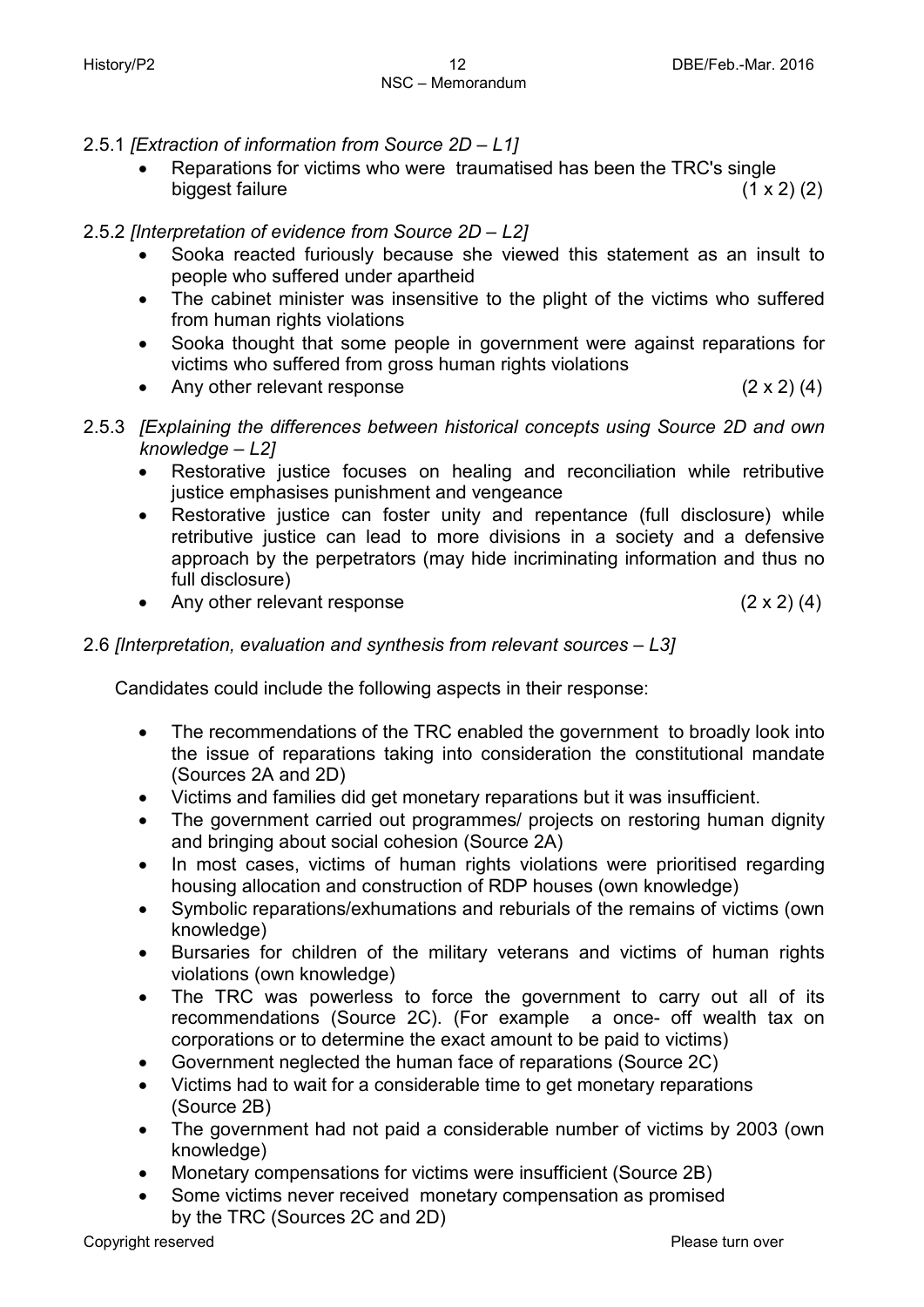- In some cases, government conveyed different messages to society thus bringing hopelessness among the victims (Sources 2A, 2C and 2D)
- Any other relevant response

#### **Use the following rubric to allocate marks:**

| <b>LEVEL 1</b> | • Uses evidence in an elementary manner, e.g.<br>shows no or little understanding of how the<br>TRC dealt with the process of reparations.<br>• Uses evidence partially or cannot write<br>a<br>paragraph on the topic.                             | <b>MARKS 0-2</b> |
|----------------|-----------------------------------------------------------------------------------------------------------------------------------------------------------------------------------------------------------------------------------------------------|------------------|
| <b>LEVEL 2</b> | • Evidence is mostly relevant and relates to a great<br>extent to the topic, e.g. shows<br>some<br>understanding of how the TRC dealt with the<br>process of reparations.<br>• Uses evidence in a very basic manner to write a<br>paragraph.        | <b>MARKS 3-5</b> |
| <b>LEVEL 3</b> | • Uses relevant evidence, e.g. that demonstrates a<br>thorough understanding of how the TRC dealt<br>with the process of reparations.<br>• Uses evidence very effectively in an organised<br>paragraph that shows an understanding of the<br>topic. | <b>MARKS 6-8</b> |
|                |                                                                                                                                                                                                                                                     | (8)              |

**[50]**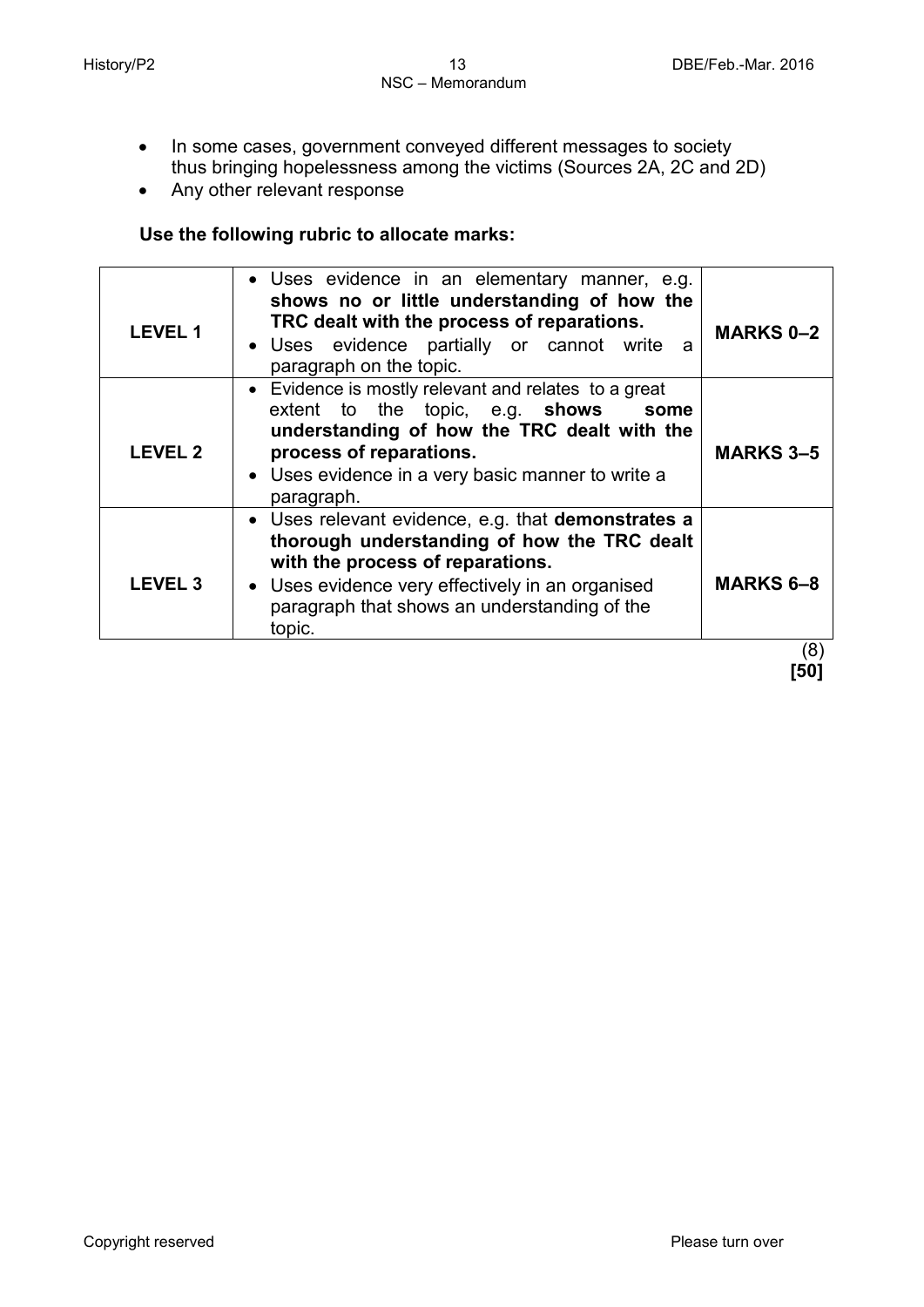#### **QUESTION 3: WHY WAS SOUTH AFRICA'S MEMBERSHIP TO THE BRICS GROUP REGARDED AS CONTROVERSIAL?**

- 3.1
- 3.1.1 *[Extraction of information from Source 3A – L1]*
	- South Africa requested membership to the BRICS group
	- President Zuma visited the BRICS group on numerous occasions to lobby for membership to BRICS
	- President Zuma indicated that South Africa's economy account for about a third of the sub-Saharan Gross Domestic Product which could be a huge benefit to the BRICS group
	- The BRICS group will have access to a large market in South Africa and sub-<br>Saharan Africa (SSA) (any 2 x 1) (2) Saharan Africa (SSA)
- 3.1.2 *[Interpretation of evidence from Source 3A – L2]*
	- China is the most populous country in the BRICS group
	- China has the second largest economy in the world
	- China has the largest economy in the BRICS group
	- Any other relevant response (any 2 x 2) (4)
- 3.1.3 *[Extraction of information from Source 3A – L1]*
	- South Africa has a large number of wealthy consumers
	- Has the largest energy production capacity in sub-Saharan Africa
	- Is one of the largest producer of precious metals  $(any 2 x 1) (2)$
- 3.1.4 *[Extraction of information from Source 3A – L1]*
	- Critics felt that emerging economies with faster economic growth than South Africa should have been considered for inclusion in the BRICS group

 $(1 \times 2)$   $(2)$ 

#### 3.2

- 3.2.1 *[Extraction of information from Source 3B – L1]*
	- Brazil
	- Russia
	- India
	- China
	- South Africa  $($ any 3 x 1 $)$  (3)

3.2.2 *[Interpretation of evidence from a visual from Source 3B – L2]*

- The BRICS group seem happy (singing, dancing, smiling, celebrating)
- The BRICS group is joining arms in celebration of their economic and political relations
- Any other relevant response(any 1 x 2) (2)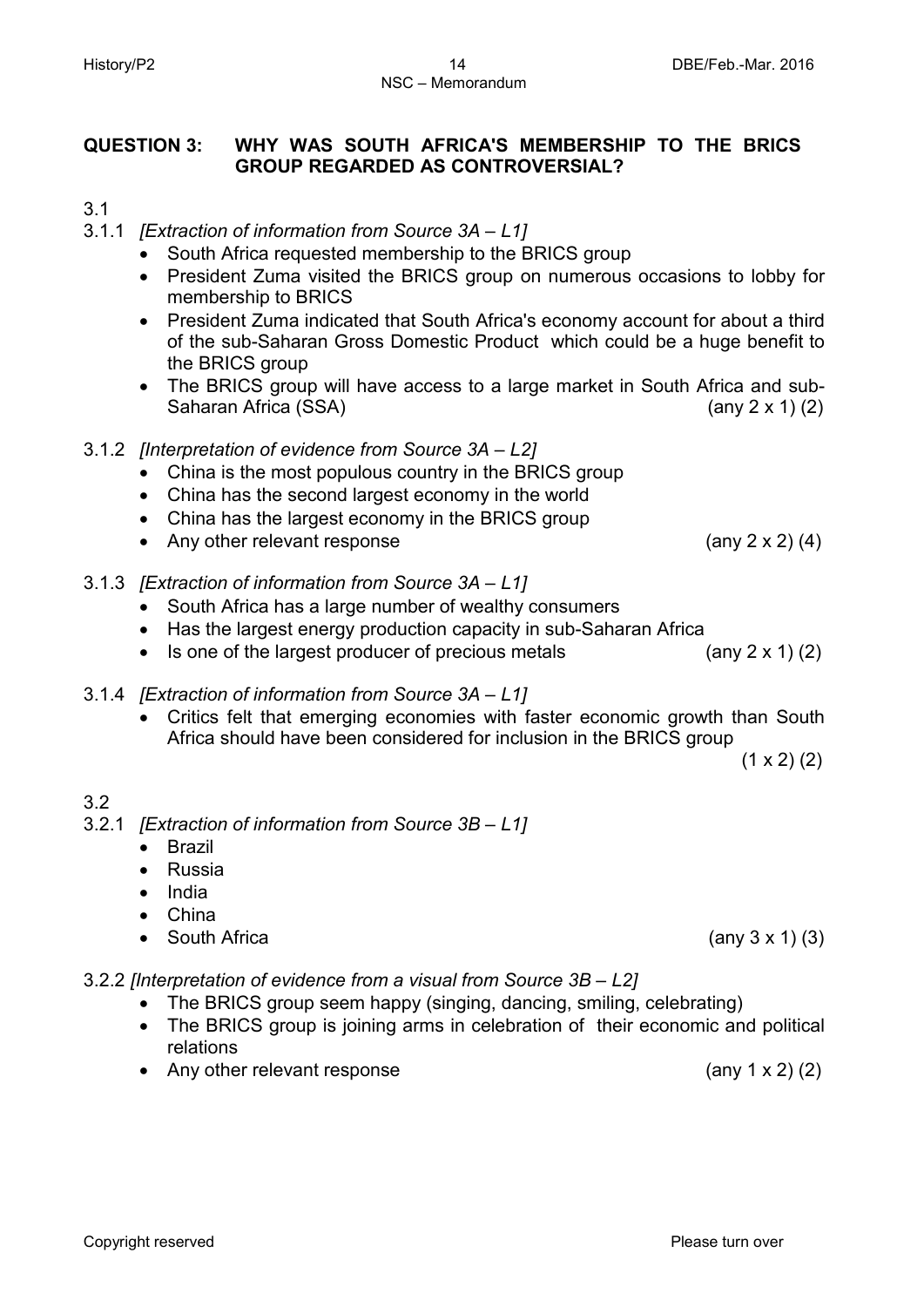#### 3.2.3 *[Interpretation of evidence from a visual Source 3B – L2]*

The words in the cartoon could refer to:

- The BRICS group desire to counter western dominance of world affairs (unipolar) by establishing a 'new' world order (multi-polar)
- The BRICS group co-operation to foster global security and economic stability (multi-polar) vs western dominance of international markets/economy
- Any other relevant response (any 2 x 2) (4)

3.3

#### 3.3.1 *[Interpretation of evidence from Source 3C – L2]*

- O'Neill felt that South Africa's influence in Africa is not a good enough reason for its inclusion into the BRICS group
- O'Neill felt that South Africa's influence in the African Union is also diminishing therefore it should be omitted from the BRICS group
- O'Neill stated that Nigeria's economy has overtaken that of South Africa and should be included in the BRICS group
- O'Neill felt that because of South Africa's political and economical demise on the African continent, South Africa has lost its super power status and does not deserve to be included in the BRICS group
- Any other relevant response (any 2 x 2) (4)
- 3.3.2 *[Extraction of information from Source 3C – L1]*

| • China  |                    |
|----------|--------------------|
| • Brazil | $(2 \times 1)$ (2) |

#### 3.3.3 *[Extraction of information from Source 3C – L1]*

- South Africa has a small population in comparison to the other countries within the BRICS group
- South Africa has the smallest GDP in comparison to the other countries within the BRICS group  $(2 \times 1)$  (2)
- 3.3.4 *[Interpretation and analysis of evidence from the Source 3C to draw independent conclusions – L3]*

#### **Candidates need to indicate whether they AGREE or DISAGREE and substantiate their answer with relevant evidence.**

#### **AGREE**

- O'Neill is a world renown economist and his judgment on South Africa's inclusion in the BRICS group should be trusted
- O'Neill mentions salient evidence (South Africa has a small population, low GDP) as to why South Africa should not be included in the BRICS group
- The fact that South Africa's economy is not the largest on the continent is a valid reason to exclude her from the BRICS group
- He notes that South Africa's political influence in Africa is diminishing and therefore should be excluded from the BRICS group
- Any other relevant response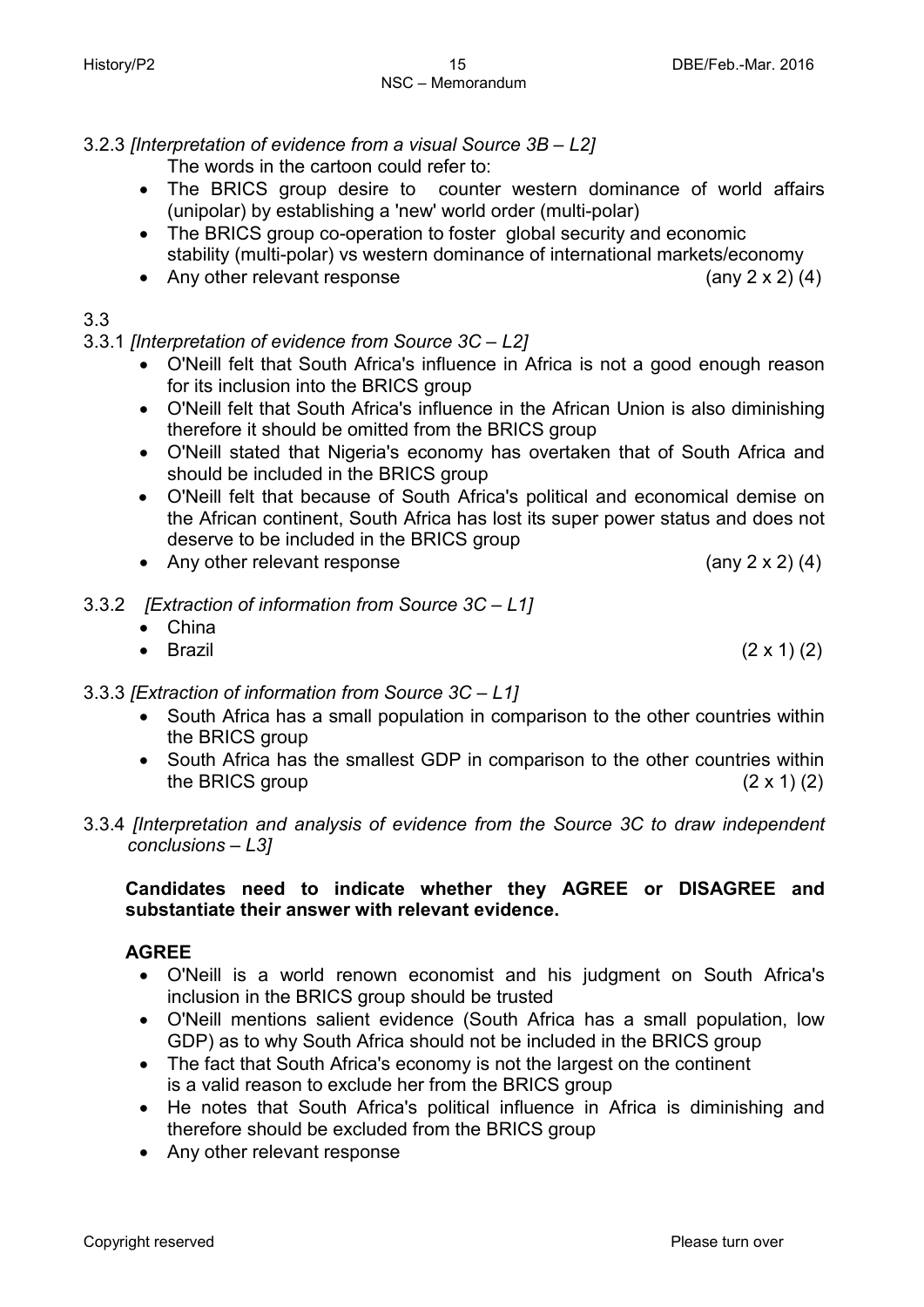#### **OR**

#### **DISAGREE**

- O'Neill's reasons with regard to South Africa's membership to the BRICS group is purely based on economic principals and not on what South Africa can contribute to the BRICS group to achieve its economic and political goals
- O'Neill does not refer to how South Africa as a member of BRICS can support them to expand its markets into Southern Africa
- O'Neill does not refer to how South Africa as a member of BRICS can help them to expand its markets to the rest of Africa
- Any other relevant response (any 2 x 2) (4)

#### 3.4

3.4.1 *[Interpretation of evidence from Source 3D – L2]*

- South Africa can act as a gateway for the BRICS group by playing a leading role in setting the agenda for development in Africa
- South Africa can act as a voice of Africa through BRICS
- South Africa can harness more support for Africa, because of its inclusion in the BRICS group (financial, development, international affairs)
- Any other relevant response (any 2 x 2) (4)
- 3.4.2 *[Extraction of information from Source 3D – L1]*
	- China  $(1 \times 1) (1)$

#### 3.4.3 *[Interpretation of evidence from Source 3D – L3]* **To a great extent**

- Trade between Africa and the BRICS group (China) has grown from 4.6% in 1993 to 19% in 2009
- Trade between Africa and the BRICS group has resulted in a trade surplus for Africa
- Trade between Africa and the BRICS group is expected to reach \$400 billion by 2030
- Any other relevant response (any 2 x 2) (4)

#### 3.4.4 *[Interpretation of evidence from Source 3D – L2]*

- BRICS nations could support the African Union with financially to embark on its peace initiatives to resolve crises in many African countries
- The BRICS nations could support co-operation between the UN and the African Union to reduce/quell conflict in Africa  $(2)$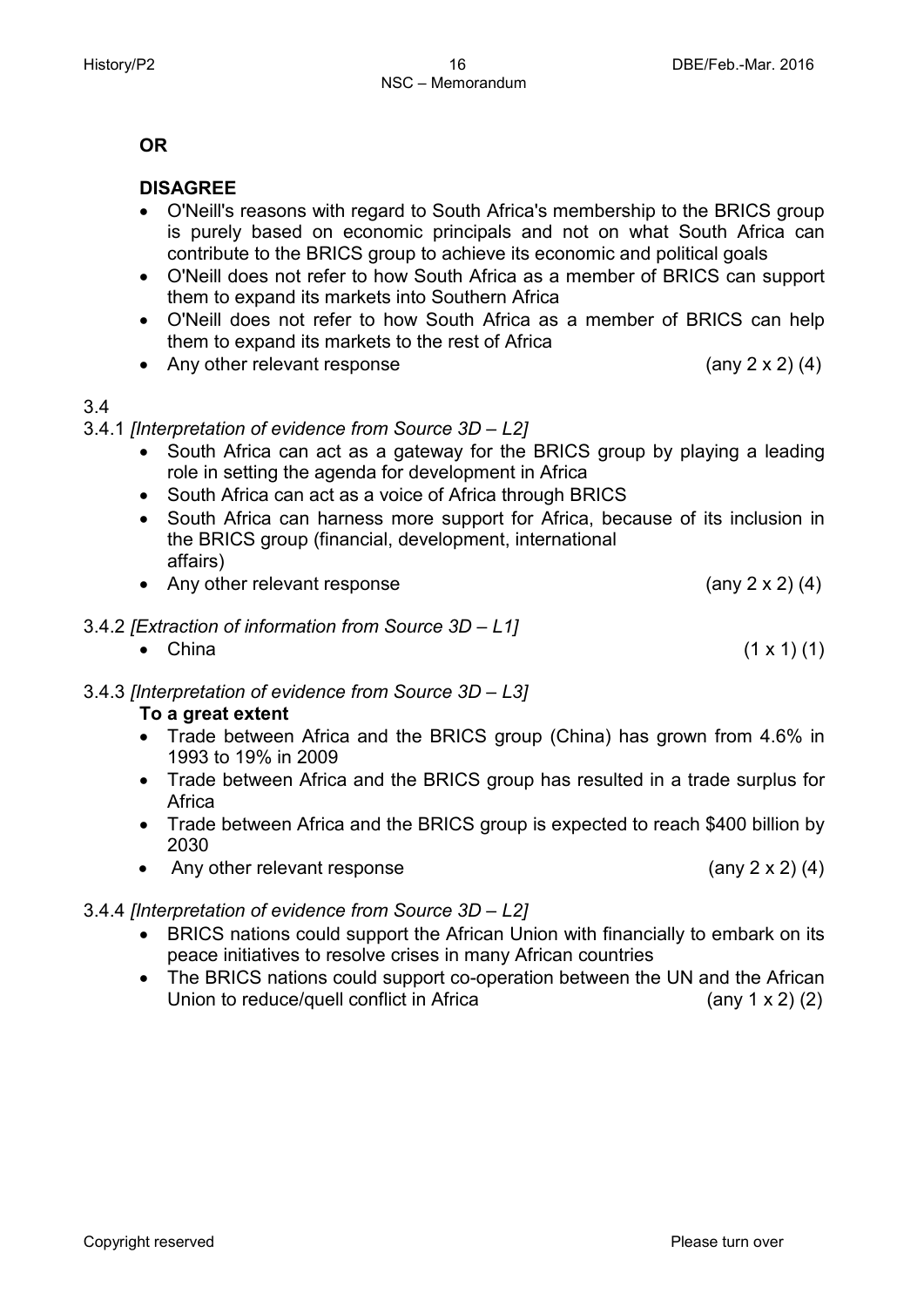3.5 *[Interpretation, evaluation and synthesis from relevant sources – L3]*

Candidates could include the following aspects in their response:

The paragraph should include the following:

- South Africa's membership to the BRICS group was met with mixed reactions (Source 3A)
- Some critics felt that emerging economies with faster economic growth than South Africa should have been included in the BRICS group (Source 3A)
- South Africa is the smallest nation in the BRICS group and this would have had an economic and political impact on the BRICS group (Source 3B)
- South Africa was overtaken by Nigeria as the economic powerhouse on the African continent which brings into question its membership to BRICS (Source 3C)
- South Africa's influence in the African Union is diminishing which brings its superpower status into question (Source 3C)
- South Africa is not in the top 20 economies of the world (Source 3C)
- South Africa has a very small GDP which drags the BRICS group of countries down (Source 3C)
- South Africa's economic growth rate is slow and therefore does not qualify to be a member of the BRICS group (Source 3C)
- South Africa shows no sign of becoming one of the top largest economies in the world (own knowledge)
- Any other relevant response

#### **Use the following ruBRICS to assess the paragraph**

| <b>LEVEL 1</b> | • Uses evidence in an elementary manner, e.g. shows no<br>or little understanding of why South Africa's<br>membership to the BRICS group was regarded<br>controversial.<br>• Uses evidence partially or cannot write a paragraph on<br>the topic.<br>• Evidence is mostly relevant and relates to a great extent | <b>MARKS</b><br>$0 - 2$ |
|----------------|------------------------------------------------------------------------------------------------------------------------------------------------------------------------------------------------------------------------------------------------------------------------------------------------------------------|-------------------------|
| LEVEL 2        | on the topic, e.g. shows some understanding of why<br>South Africa's membership to the BRICS group was<br>regarded controversial.<br>• Use evidence in a very basic manner to write a<br>paragraph.                                                                                                              | <b>MARKS</b><br>$3 - 5$ |
| LEVEL 3        | • Uses relevant evidence that, e.g. demonstrates a<br>thorough understanding of why South Africa's<br>membership to the BRICS group was regarded<br>controversial.<br>• Uses evidence very effectively in an organised<br>paragraph that shows an understanding of the topic.                                    | <b>MARKS</b><br>$6 - 8$ |

 (8) **[50]**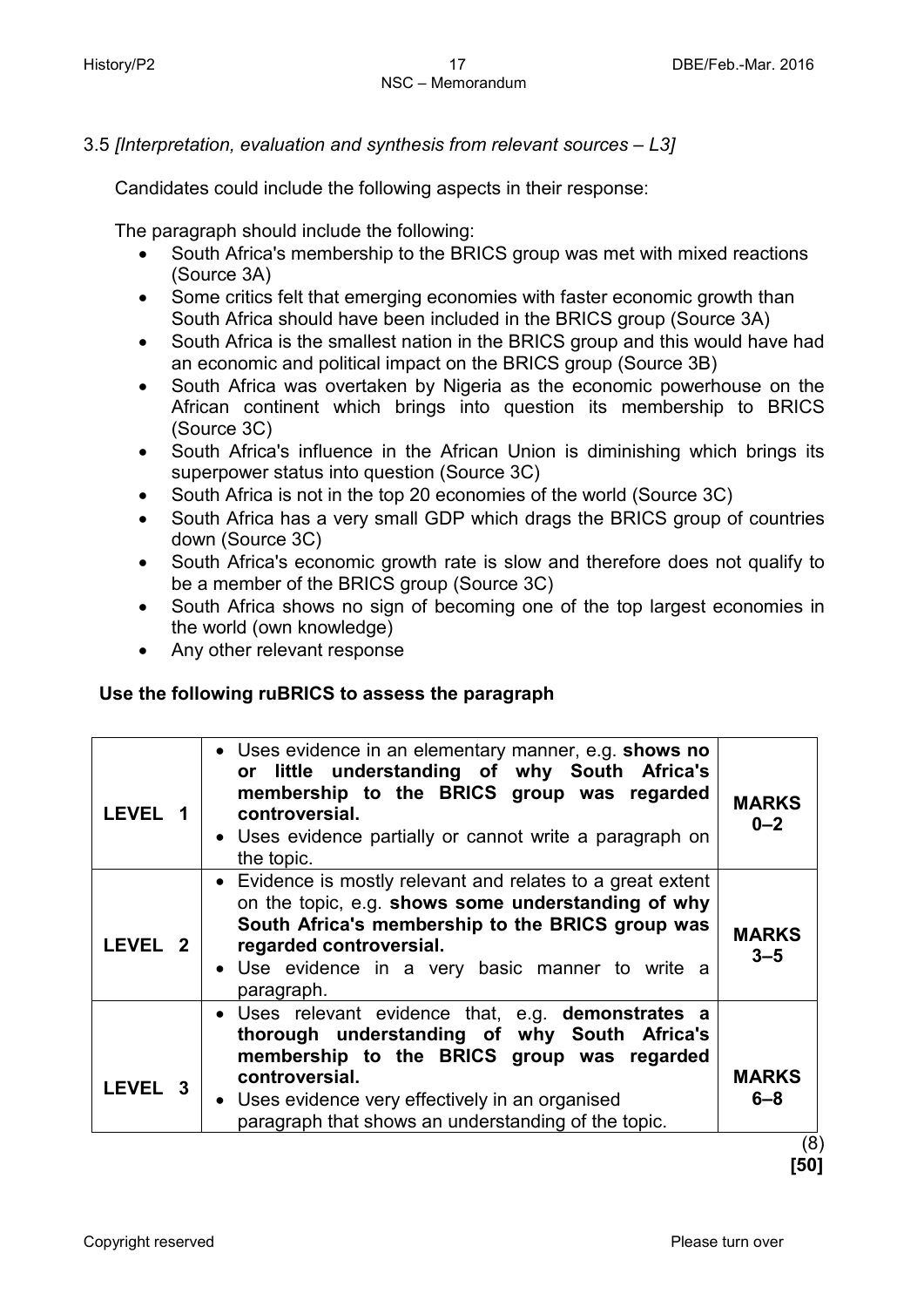#### **SECTION B: ESSAY QUESTIONS**

#### **QUESTION 4: CIVIL RESISTANCE, 1970s TO 1980s: SOUTH AFRICA**

*[Plan, construct and discuss an argument based on evidence using analytical and interpretative skills]*

#### **SYNOPSIS**

Candidates need to substantiate their line of argument with relevant evidence. They should focus on the strategies that PW Botha used to modify and reform apartheid and how this led to increased internal resistance. This was a turning point in South Africa's history during the 1980s. They need to discuss the nature of the resistance that different anti-Apartheid organisations embarked upon and how this was sustained throughout the 1980s.

#### MAIN ASPECTS

Candidates should include the following aspects in their response:

• Introduction: Candidates need to substantiate their line of argument.

#### ELABORATION

- Botha introduces the tri-cameral parliament in 1983 to bring about change
- The UDF was launched in response to the tri-cameral parliament
- The UDF embarked on the 'Don't Vote Campaign' (Coloureds and Indians were discouraged from voting in elections for the tri-cameral parliament); 'Million Signature' Campaign (A petition against Apartheid)
- Internal resistance against the apartheid regime intensified through protests e.g. the outbreak of violence in the Vaal Triangle
- The Vaal Civics Association organised rent boycotts (Police arrested the civic leaders; Vaal townships erupted in violence; councillors were killed; schools boycotted)
- The government declared successive states of emergencies in 1985 and 1986 to stop opposition to apartheid but this tactic was unsuccessful.
- The role of Trade Unions (The formation of COSATU was a turning point in the struggle for freedom and democracy; the African Food Canning Workers Union called for the first national strike)
- These strikes were aimed at improving the working conditions of workers which included political rights
- Education struggles launched by the Education Crisis Committee, COSAS and NUSAS launched the Education Charter Campaign demand better education
- The role of the End Conscription Campaign (White males resisted conscription into the army; many white soldiers felt it was wrong to suppress township revolts)
- The End Conscription Campaign launched the 'Troops out of Townships'; Young white males refused to be drafted into the army
- The role of Black Sash (they opposed Apartheid, gave humanitarian aid to victims of Apartheid)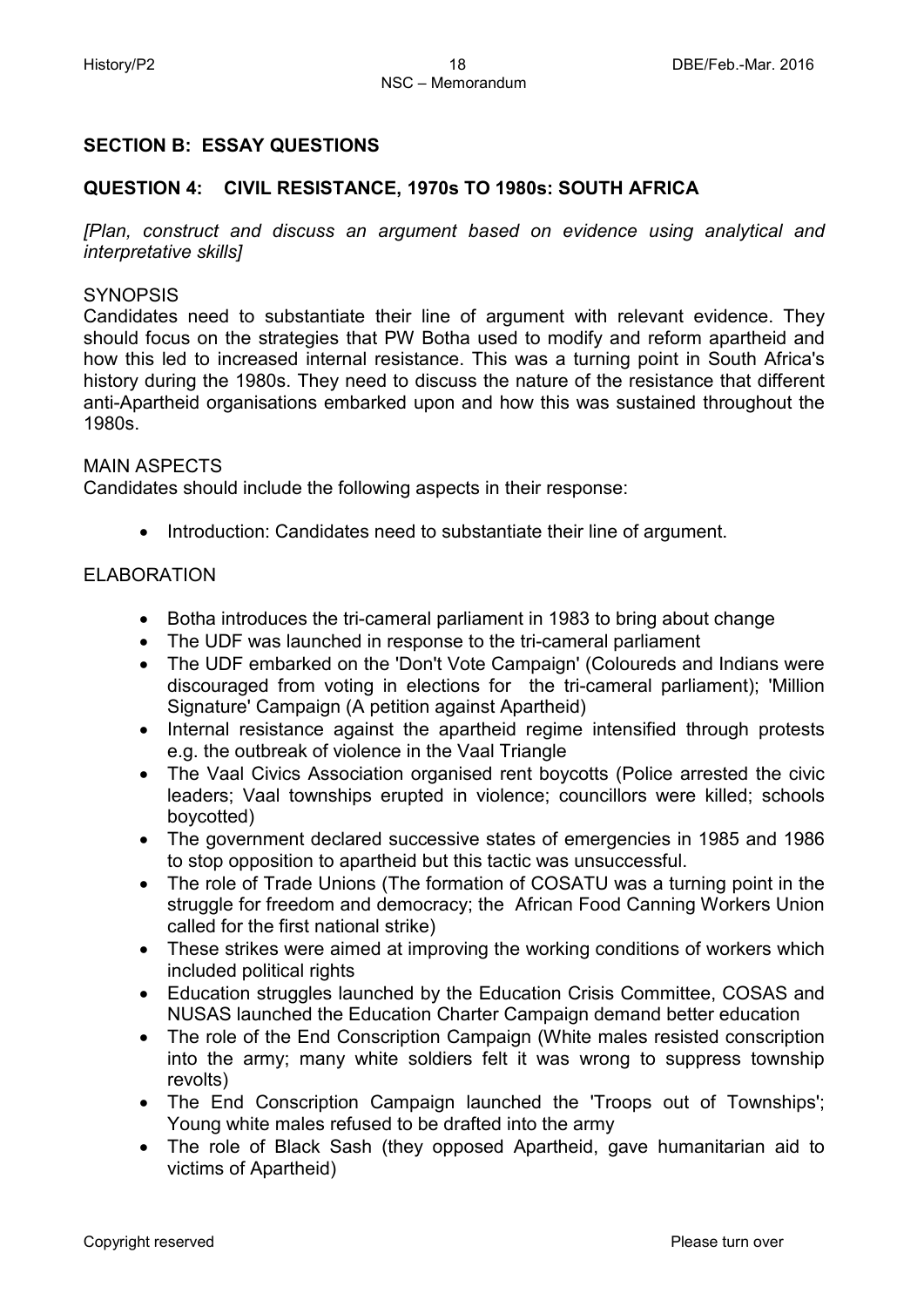- Consumer boycotts played a vital role in the fight against the Apartheid regime (This affected the economy; declining economy impacted negatively on the white South African capitalists)
- Role of the Mass Democratic Movement (MDM was a broad resistance movement against Apartheid)
- By the end of 1989 South Africa became ungovernable and the apartheid government was forced into negotiations with the liberation movements
- Any other relevant response
- Conclusion: Candidates should tie up their argument with a relevant conclusion.

 **[50]**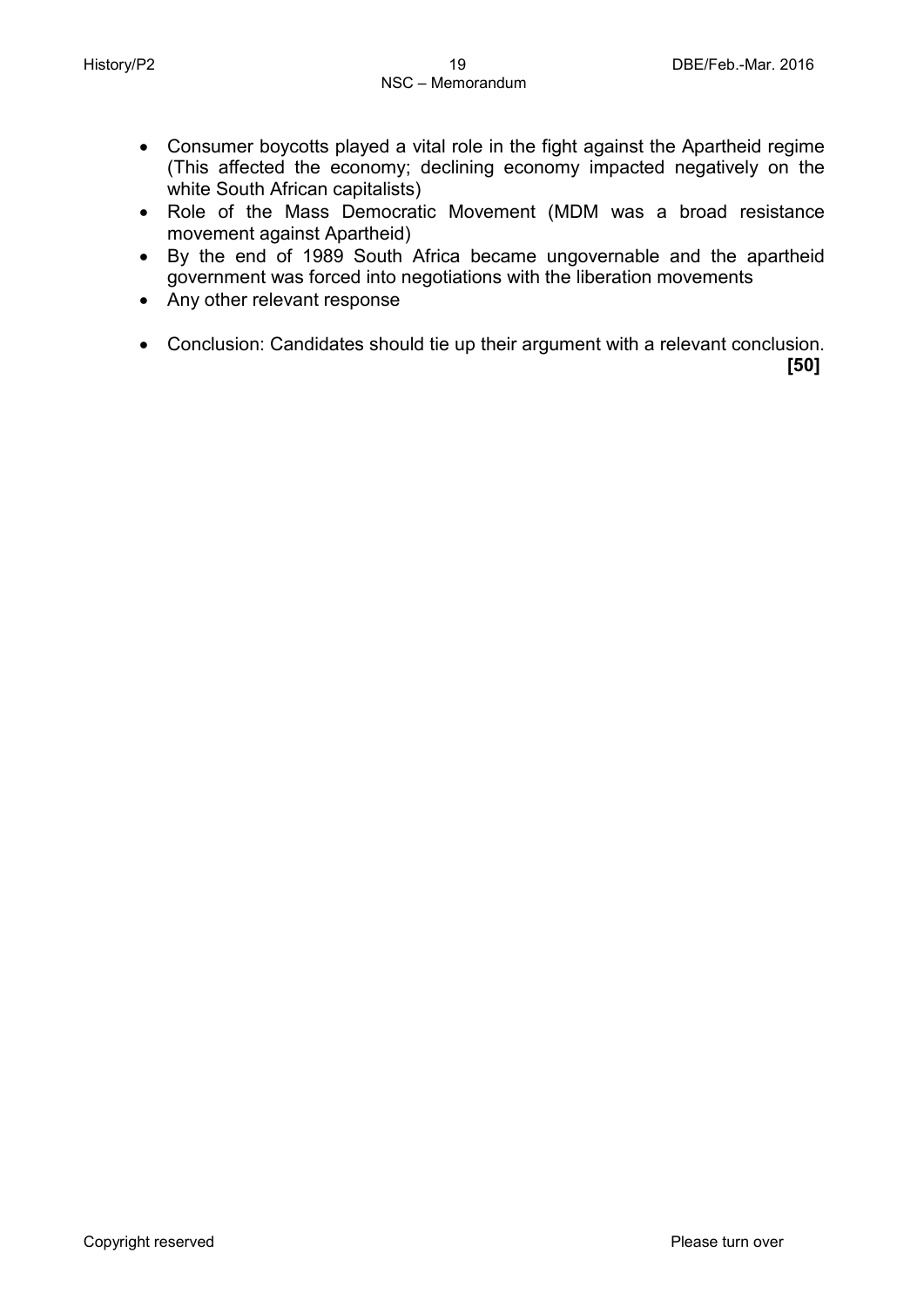#### **QUESTION 5: THE COMING OF DEMOCRACY TO SOUTH AFRICA AND COMING TO TERMS WITH THE PAST**

*[Plan, construct and discuss an argument based on evidence using analytical and interpretative skills]*

#### **SYNOPSIS**

Candidates need to indicate to what extent the process of negotiations paved the way for South Africa's first democratic elections in 1994. They need to demonstrate how the various organisations mainly the ANC and NP showed determination to bring about change through a negotiated settlement.

#### MAIN ASPECTS

Candidates should include the following aspects in their response:

• Introduction: Candidates need to take a stance and show to what extent the process of negotiations paved the way for South Africa's first democratic elections.

#### ELABORATION

- De Klerk comes to power in 1989 background
- De Klerk's 2 February 1990 speech in parliament a turning point for South Africa
- The unbanning of political and civic organisations such as the ANC and SACP
- De Klerk's decision to release Mandela from prison in 11 February 1990 which paved the way for negotiations
- Groote Schuur Minute 2 May 1990 (ANC and NP met to talk)
- Pretoria Minute 6 August 1990 (ANC agreed to suspend the armed struggle)
- CODESA 1 (19 political parties excluding AZAPO,CP and PAC)
- Declaration of Intent signed which hoped for a united South Africa, independent judiciary, constitution, multi-party democracy
- Violence erupted in some parts of the country such as the Rand and Natal
- White's only referendum (March 1992) to test the support for negotiations
- CODESA 2 (2 May 1992) collapsed. Parties failed to agree on a new constitution-making body and interim government
- NP wanted minority veto while ANC wanted an interim government for no longer than 18 months and simple majority rule
- Boipatong massacre and its consequences (17 June 1992)
- Bisho massacre derailed the process of negotiations (7 September 1992)
- Record of Understanding signed on 26 September 1992 between Roelf Meyer (NP) and Cyril Ramaphosa (ANC)
- Assassination of Chris Hani (10 April 1993) and its impact on South Africa
- Multi-party Negotiating Forum met at World Trade Centre to reach consensus on the process of negotiation
- Right-wing (AWB) attack on World Trade Centre and its consequences
- 'Sunset clause' introduced by Joe Slovo broke the negotiations deadlock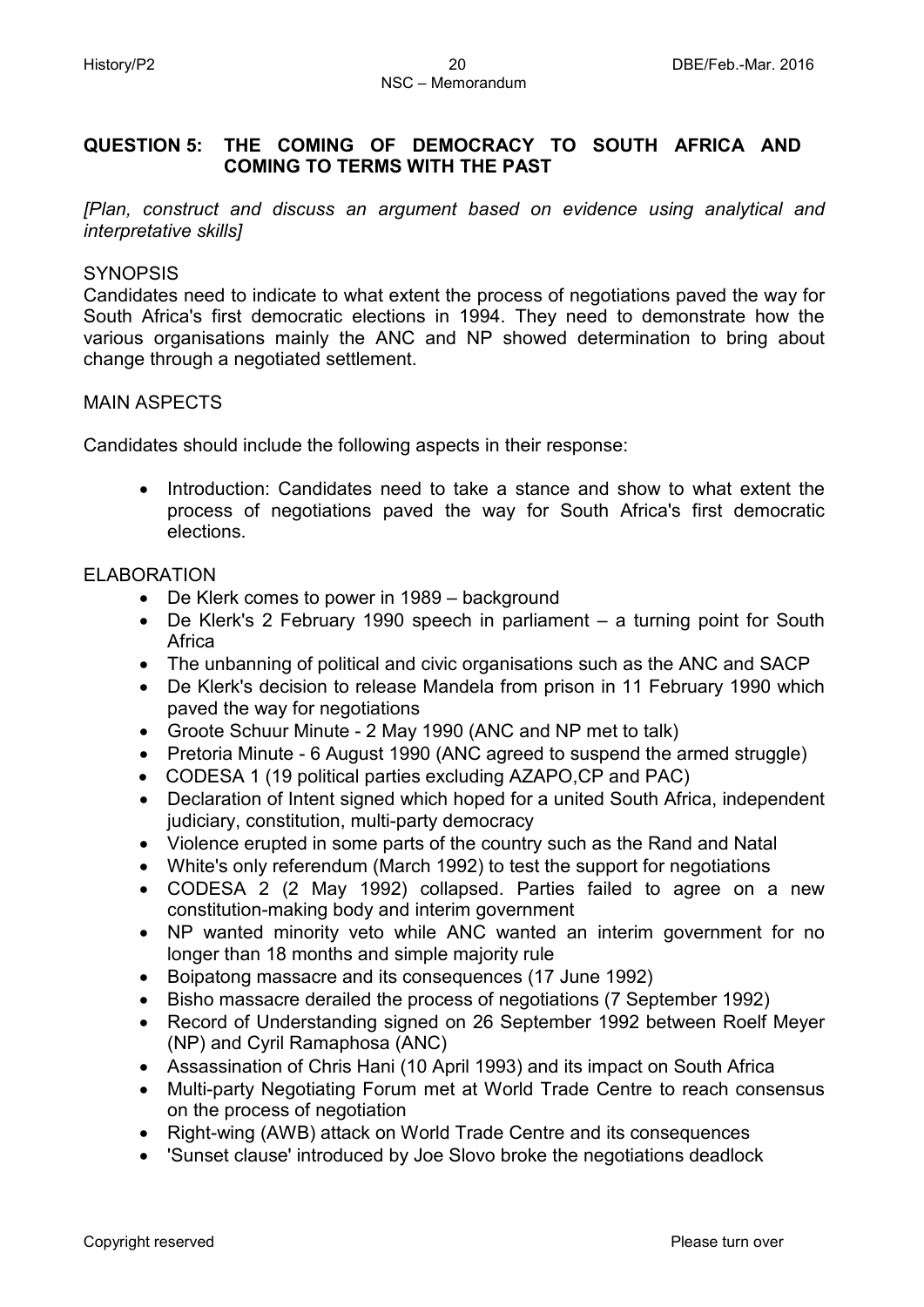- Election date set for 27 April 1994
- ANC won elections and Mandela became the first black South African President
- Any other relevant response
- Conclusion: Candidates should tie up their argument with a relevant conclusion **[50]**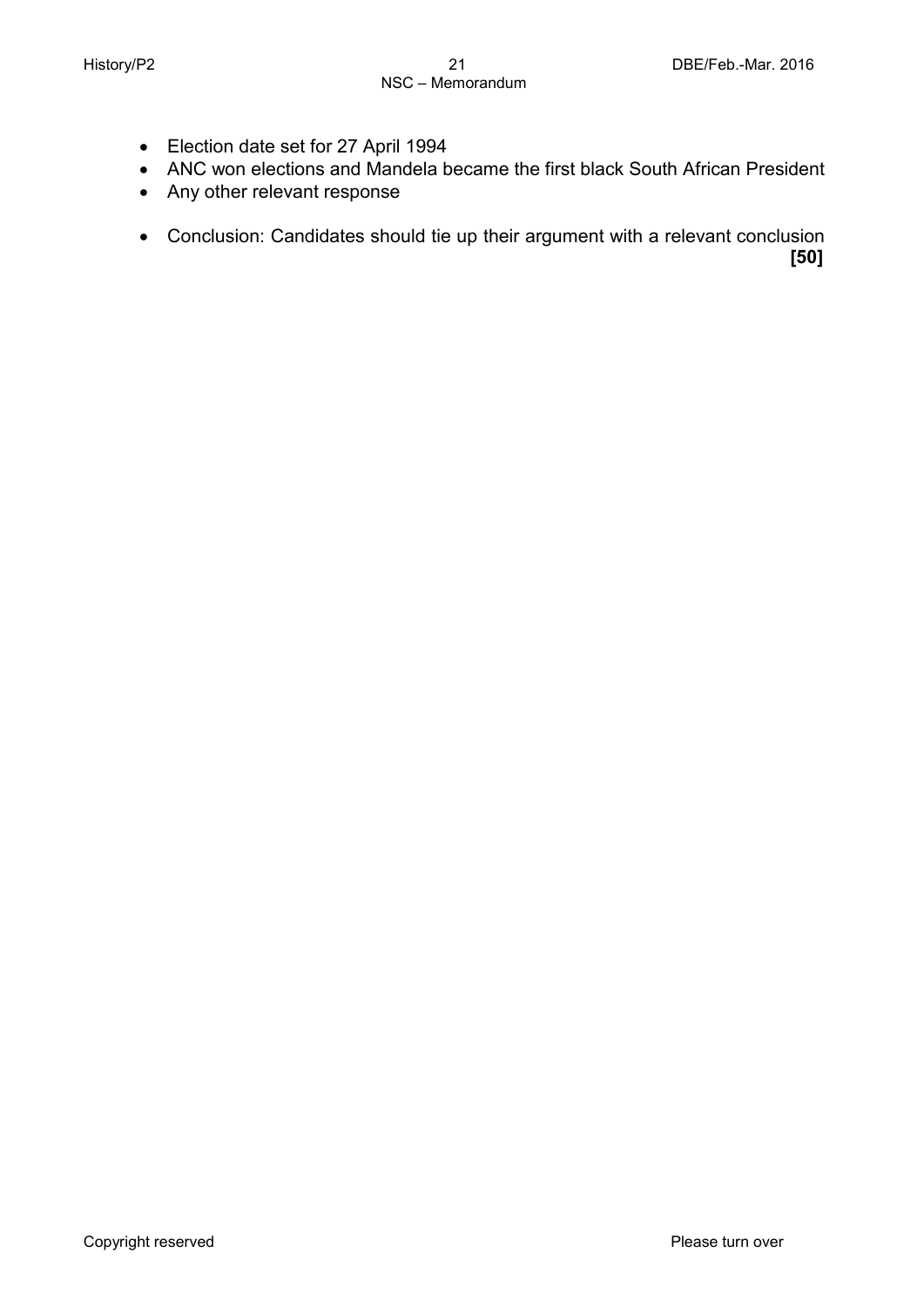#### **QUESTION 6: THE END OF THE COLD WAR AND A NEW WORLD ORDER**

*[Plan, construct and discuss an argument based on evidence using analytical and interpretative skills]*

#### **SYNOPSIS**

Candidates should critically discuss how the collapse of the Berlin Wall was responsible for political changes in South Africa after 1989. They should argue whether the collapse paved the way for negotiations between the National Party and the African National Congress. They need to take a line of argument and support their response with relevant evidence.

#### MAIN ASPECTS

Candidates should include the following aspects in their response:

• Introduction: Candidates should state how the collapse of the Soviet Union influenced change in South Africa. They should support their line of argument with relevant evidence

#### ELABORATION

Candidates should include the following points in their answer.

- Role of Gorbachev and his policy of Perestroika and Glasnost
- By the end of 1989 the Soviet Union was disintegrating
- The communist regimes in Eastern Europe were collapsing
- The Berlin Wall had fallen in 1989
- Changes in the world contributed to the end of apartheid (communism was no longer a threat)
- The collapse of the USSR deprived the ANC of its main economic and military support
- Socialism was no longer a serious option for the ANC
- The National Party claimed to be protecting South Africans from a communist onslaught became unrealistic
- Western powers supported the move that South Africa resolve its problems peacefully and democratically
- It became evident the National Party government could not maintain white supremacy rule in South Africa indefinitely
- Influential National Party members started to realise that apartheid was not the answer to the needs of white capital
- There was no doubt that the continued repression of black people would not ensure political stability
- The government started to believe that reform was needed to include the development of a strong black middle class which would act as a 'bulwark against revolution'
- The security forces and state of emergency had not stopped township revolts
- By the late 1980 South Africa's economy was in a state of depression
- PW Botha suffered a stroke and was succeeded by FW De Klerk
- FW De Klerk started to accept that the struggle against apartheid was not a conspiracy directed from Moscow